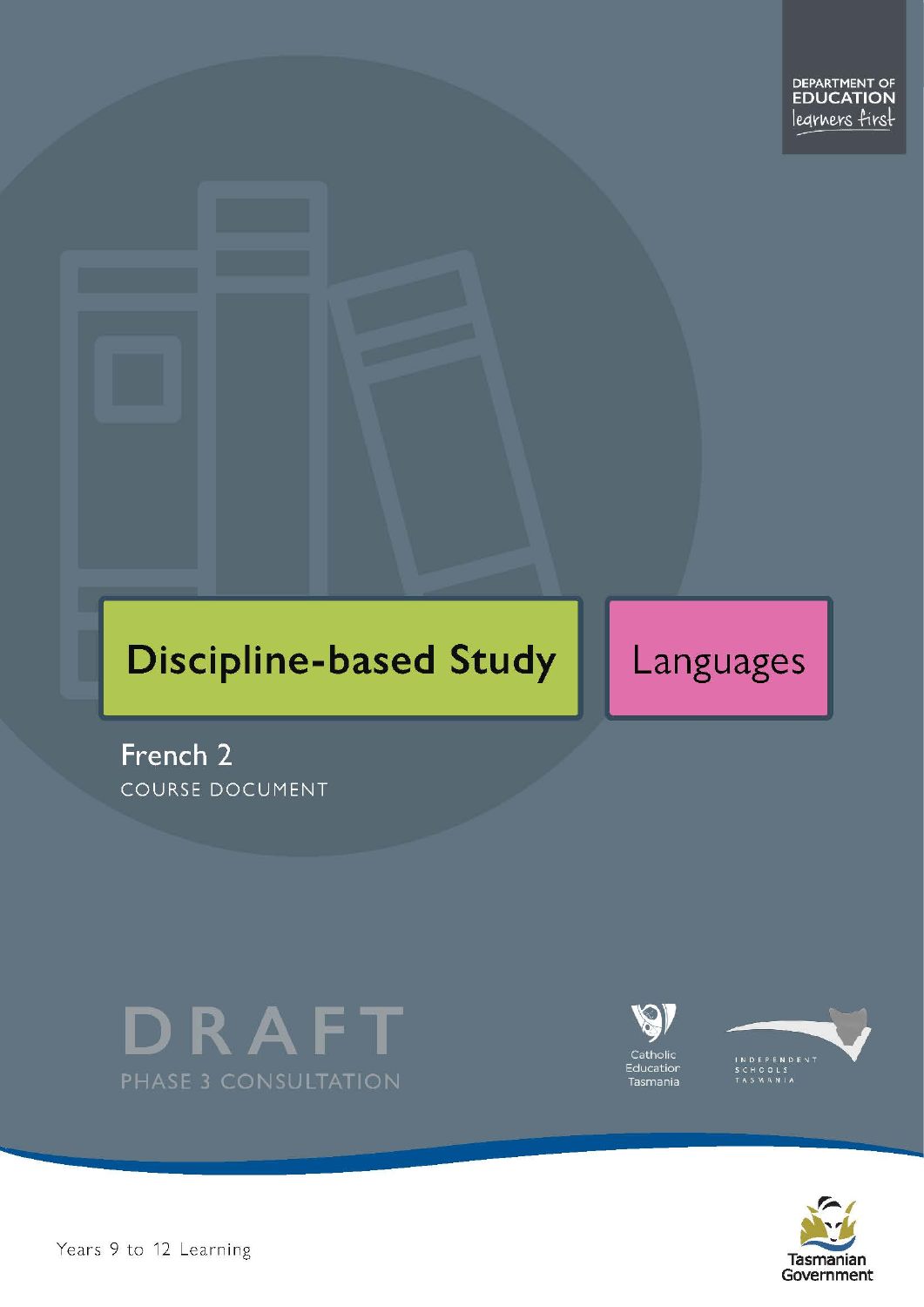# Table of Contents

Phase 3 Consultation Draft Published: March 2021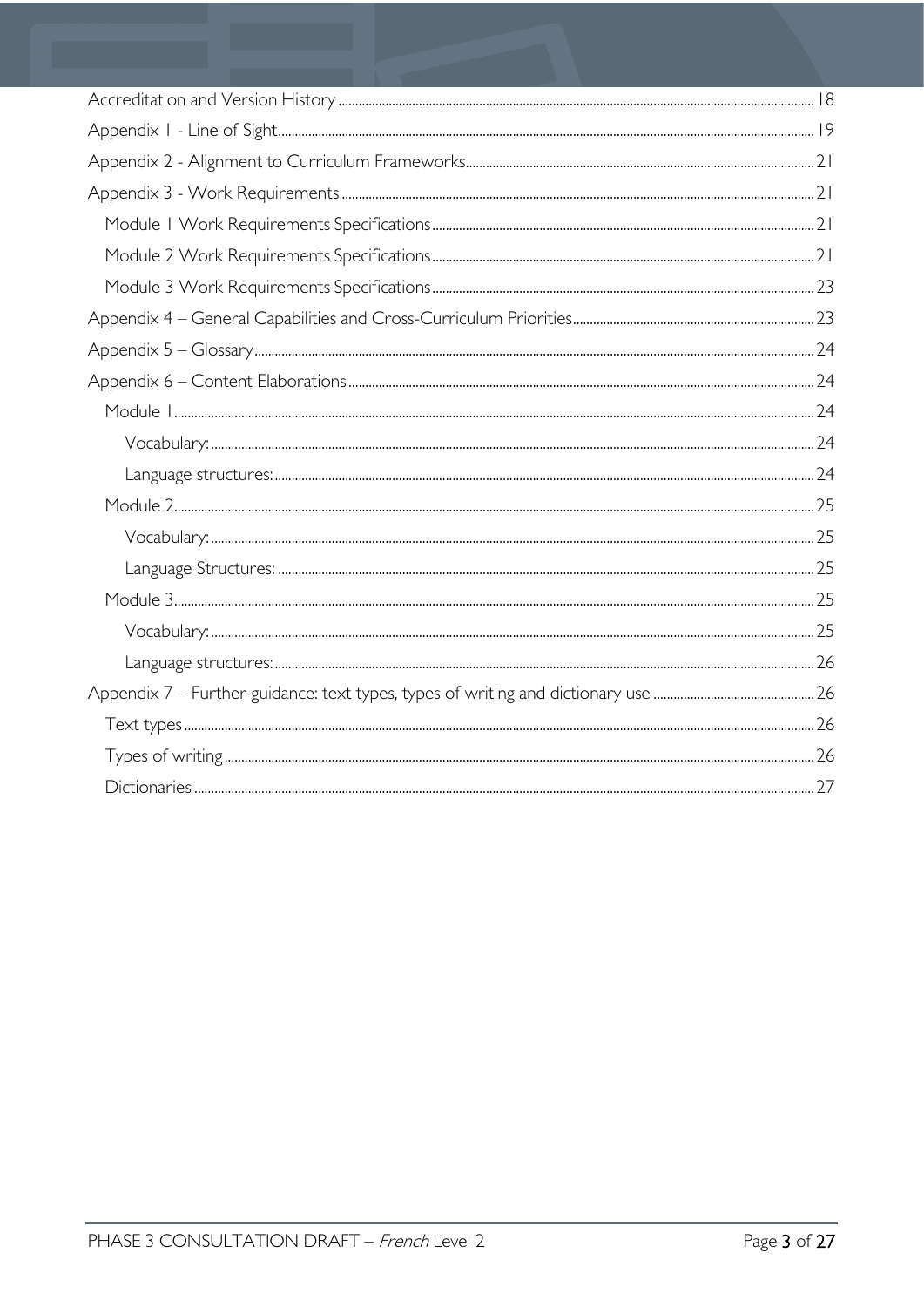# <span id="page-3-0"></span>French, 150 hours – Level 2

This course is the Level 2 component of the French program.

### <span id="page-3-1"></span>Aims

The purpose of Years 9 to 12 [Education](https://publicdocumentcentre.education.tas.gov.au/library/Shared%20Documents/Years-9-to-12-Education-Framework.pdf) is to enable all students to achieve their potential through Years 9 to 12 and beyond in further study, training or employment.

Years 9 to 12 Education enables: Personal Empowerment, Cultural Transmission, Preparation for Citizenship and Preparation for Work.

This course supports the principles of Access, Agency, Excellence, Balance, Support and Achievement as part of a range of programs that enables students to access a diverse and highly flexible range of learning opportunities suited to their level of readiness, interests and aspirations.

Courses aligned to the Years 9 to 12 Curriculum [Framework](https://publicdocumentcentre.education.tas.gov.au/library/Shared%20Documents/Education%209-12%20Frameworks%20A3%20WEB%20POSTER.pdf) belong to one of the five focus areas of Discipline-based Study, Transdisciplinary Projects, Professional Studies, Work-based Learning and Personal Futures.

French Level 2 is a Discipline-based Study course.

# <span id="page-3-2"></span>Focus Area – Discipline-based Study

Discipline-based Study includes content, core concepts and big ideas; enabling deep knowledge and understanding of the content and the application of what is learned. Students consider accepted key disciplinary knowledge, apply distinctive ways of thinking and become increasingly independent learners. They use methodologies specific to the discipline to explore and strengthen their understanding of key concepts and develop deep knowledge, skills and understanding.

Discipline-based Study courses have three key features that guide teaching and learning:

- specialist knowledge
- theories and concepts and
- methodology and terminology.

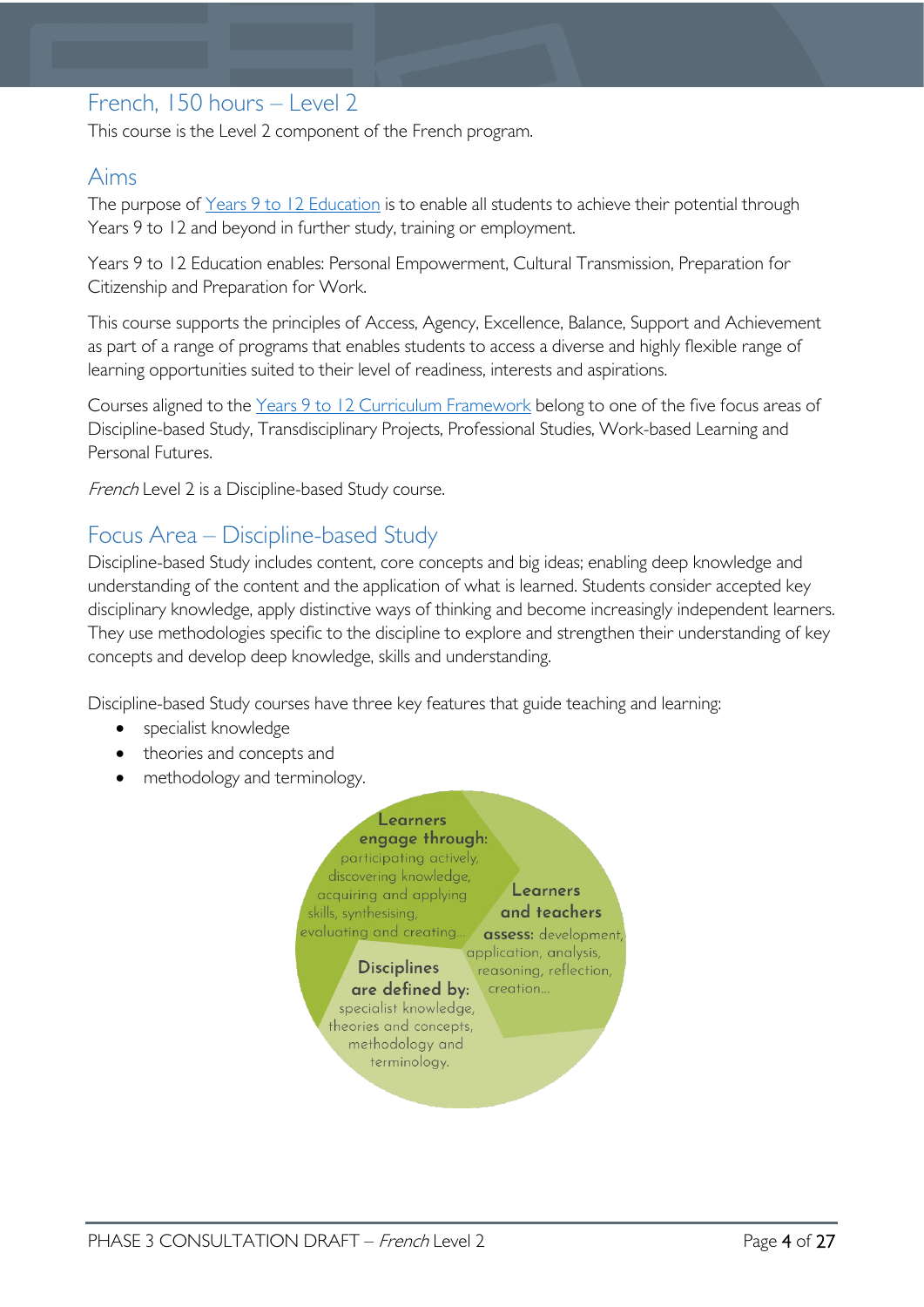In this course learners will do this by engaging with linguistic and cultural aspects of French to build a body of specialist knowledge. Students will apply linguistic theories and communicative concepts in conjunction with their specialist knowledge. They will apply specialised methods of study to develop the capacity to understand, analyse, respond to and use written, visual and spoken French sources, create written and spoken language to convey ideas and interact in the language.

# <span id="page-4-0"></span>**Rationale**

The study of Languages promotes and contributes to a socially cohesive society that values, respects and appreciates different points of view. It encourages a better understanding and acceptance of cultural, social, linguistic and religious diversity, both in Tasmania, in the wider Australian community and in the global community.

Language is the basis of all human interaction. Learning a language and communicating through language is a complex and rich human activity. It contributes meaningful dimensions to each student's overall education and understanding of the world, allows them to build on previous experiences both at school and in the community and encourages reflection on the concepts of inclusion and mutual respect. Learning an additional language provides students with opportunities to reflect on their own first language, culture and heritage, to extend their intercultural competence and to develop knowledge, skills and understandings that will allow them to function successfully in the ever-changing world of the 21<sup>st</sup> century.

The study of French exposes students to speakers of the language, their culture and traditions in Australia and French. Learners who are able to communicate in French and engage with French culture will also be able to contribute to Tasmanian society and the economy through such areas as business, foreign affairs, trade, education, technology, and tourism in coming decades. These skills will provide students with a range of opportunities for personal, vocational and professional growth.

This rationale draws in part on the rationale for learning a language provided in the Common Curriculum and Assessment Framework for Languages (Draft consultation document March 2021).

# <span id="page-4-1"></span>Integration of General Capabilities and Cross-Curriculum Priorities

The general capabilities addressed specifically in this course are:

- Critical and creative thinking  $\mathbb{C}$
- Intercultural understanding  $\frac{c_3}{b_1}$

The cross-curriculum priorities are enabled through this course are:

- Aboriginal and Torres Strait Islander Histories and Cultures  $\mathcal$
- Asia and Australia's Engagement with Asia **M**
- Sustainability  $\triangleleft$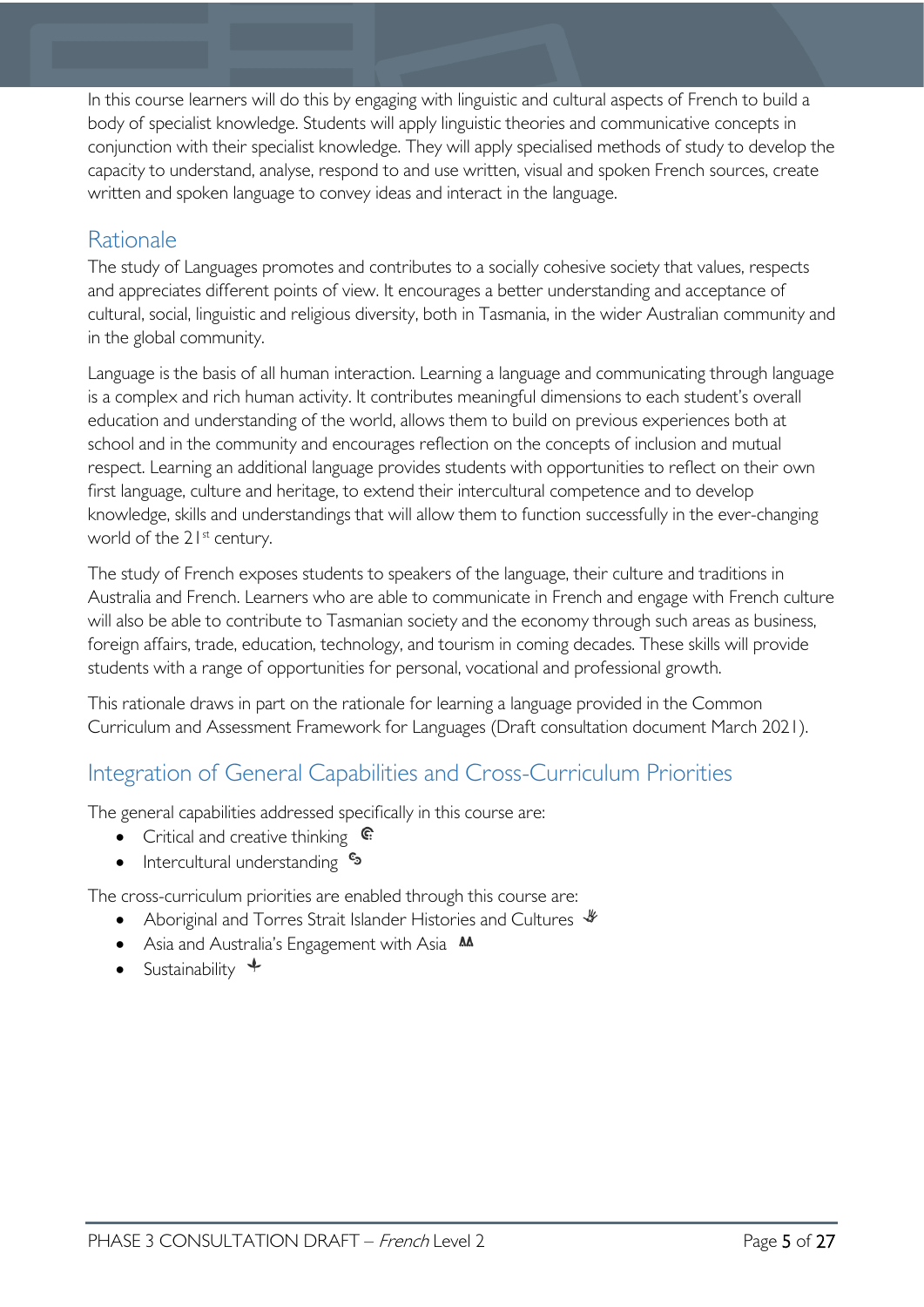### <span id="page-5-0"></span>Course Description

French Level 2 will provide students with the opportunity to develop interpersonal, analytical and presentational skills through reading, writing, speaking, viewing and listening to modern standard French. Modules will consist of topics such as Self, Family, Friends, Daily Life, Education, Part-time Jobs, Free Time, Travel and Entertainment, drawn from the Concepts of Identity, Responsibility and Legacy. Because language and culture are inseparable and interdependent, the study of French Level 2 will help students to understand how language works as a system that is intrinsically interconnected with cultural knowledge. Using Personal, Community and Global Perspectives drawn from the CCAFL, French Level 2 students will build the capacity to make social, cultural and economic contributions in the Australian context through their knowledge of the language and interest in French-speaking communities, thereby enriching their capacity for intercultural understanding.

### <span id="page-5-1"></span>**Pathways**

- The French Level 2 course provides an entry point to learning French and also enables learning continuity for learners who have limited or inconsistent learning experiences from Australian Curriculum: French.
- The French Level 2 course provides a pathway to French Level 3.

### <span id="page-5-2"></span>Course Requirements

There are no pre-requisites for participation in this course. However, as it is a course intended for beginners, it is not suitable for students who have a first language background in French.

# <span id="page-5-3"></span>Course Structure, Delivery and Progression

### <span id="page-5-4"></span>**Structure**

This course consists of three 50-hour modules.

Modules Available Core Module 1: Identity Core Module 2: Responsibility Core Module 3: Legacy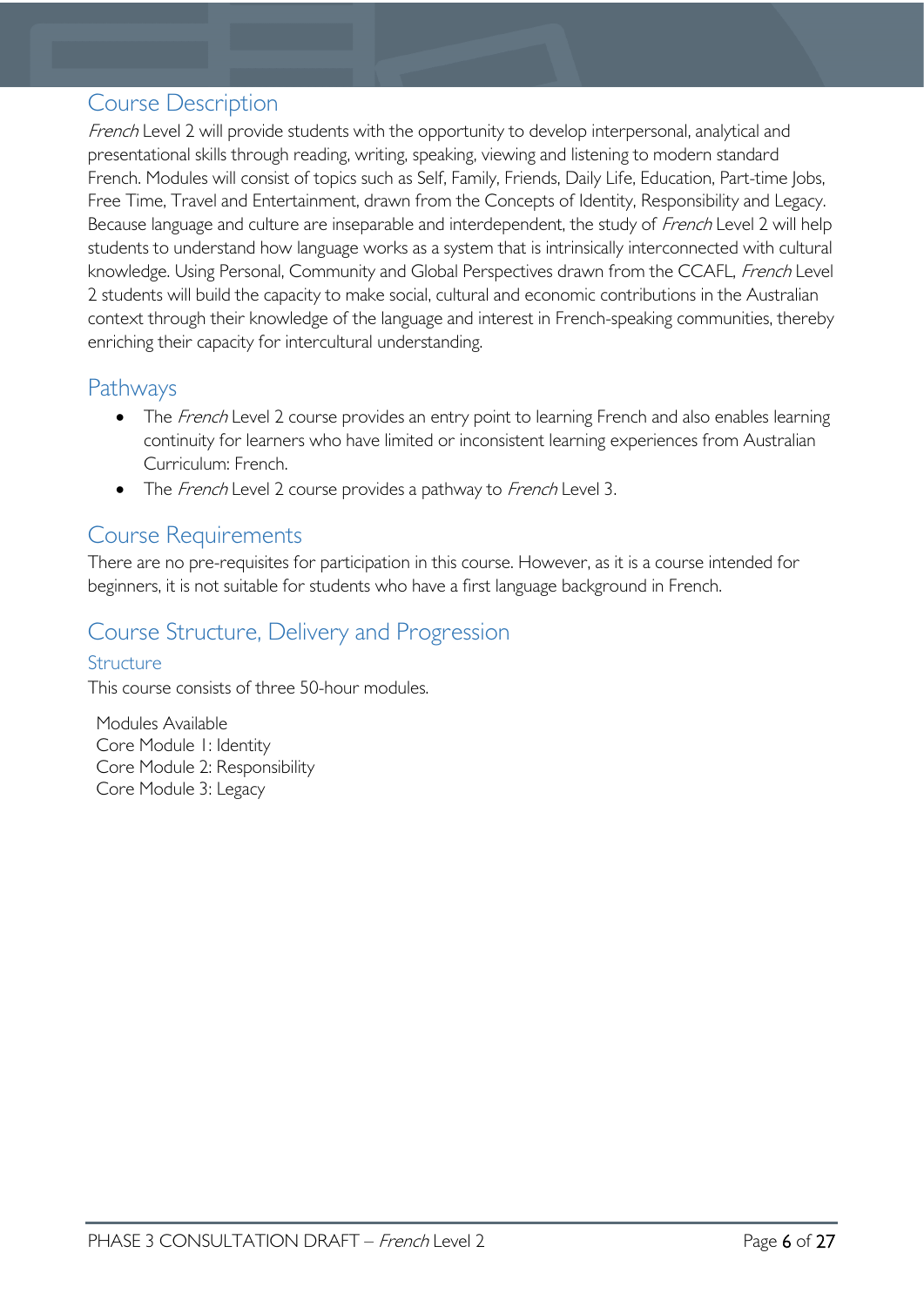

### <span id="page-6-0"></span>**Delivery**

The three modules should be delivered in order 1, 2, 3.

### <span id="page-6-1"></span>Developmental Progression

At both the module and course level the learner is introduced to and builds upon key ideas, concepts, skills, knowledge and understanding leading to performance of understanding reflected in the work requirements.

Individual modules have a developmental progression that introduces, builds upon and culminates in a performance of understanding in the work requirements. Between modules there is also a developmental progression that leads to a culminating performance of understanding in the final work requirements.

# <span id="page-6-2"></span>Module 1 - Identity

This Module introduces a range of French vocabulary and structures, which will allow the learner to talk about themselves and their personal relationships with family and friends as well as providing general language to support the understanding and creation of everyday communicative functions.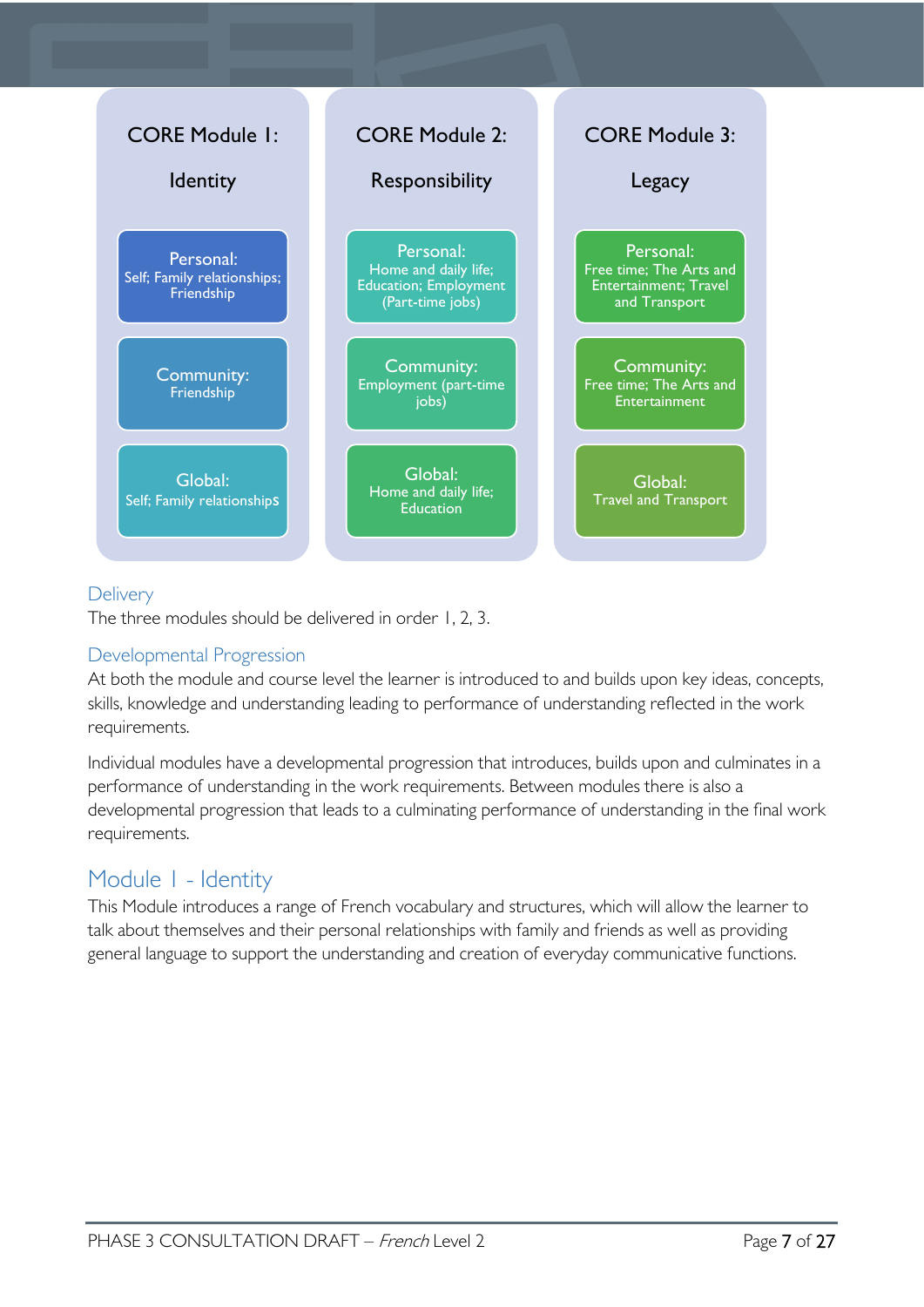#### <span id="page-7-0"></span>Module 1 Learning Outcomes

On successful completion of this module, learners will be able to:

- 1. interact in French in spontaneous situations to exchange information, opinions, ideas and experiences
- 2. analyse and respond to audio, written and visual texts presented in French in spontaneous situations
- 3. create French to express ideas, information and opinions, demonstrating knowledge and understanding of language as a system in spontaneous situations
- 4. interact in French in prepared situations to exchange information, opinions, ideas and experiences and reflect on knowledge and understanding of the relationship between language and culture.

### <span id="page-7-1"></span>Module 1 Content

Learners will work with vocabulary and structures that will allow them to explore topics related to their personal world, their family and friends, as well as exploring the personal world of their peers in French speaking communities. Learners will reflect on their own and others' cultural and linguistic identity and interact with and communicate about themselves with others in culturally and linguistically appropriate ways.

Learners will be able to demonstrate an understanding that:

- communication in an additional language requires the capacity to apply knowledge and skills in culturally and linguistically appropriate ways
- all languages have similarities and differences in the way they are structured
- culture plays an integral role when communicating in an additional language
- culturally appropriate titles, forms of address and use of specific language show respect in interpersonal communications.

### Key knowledge:

Learners will be able to use:

- appropriate terms for family members
- adjectives for personal descriptions
- first and third person singular possessive constructions
- present tense of common verb constructions (common irregular constructions as vocab items as necessary)
- negative constructions of simple present tense constructions
- idiomatic expressions as vocab items
- culturally relevant language and structures.

#### Key skills:

Learners will be able to:

- describe themselves: name, age, where they live, describe personality, personal details etc
- enquire about such information
- analyse, understand and respond to such information
- explain information about their peers in French-speaking cultures, especially name, age, where they live, personality, appearance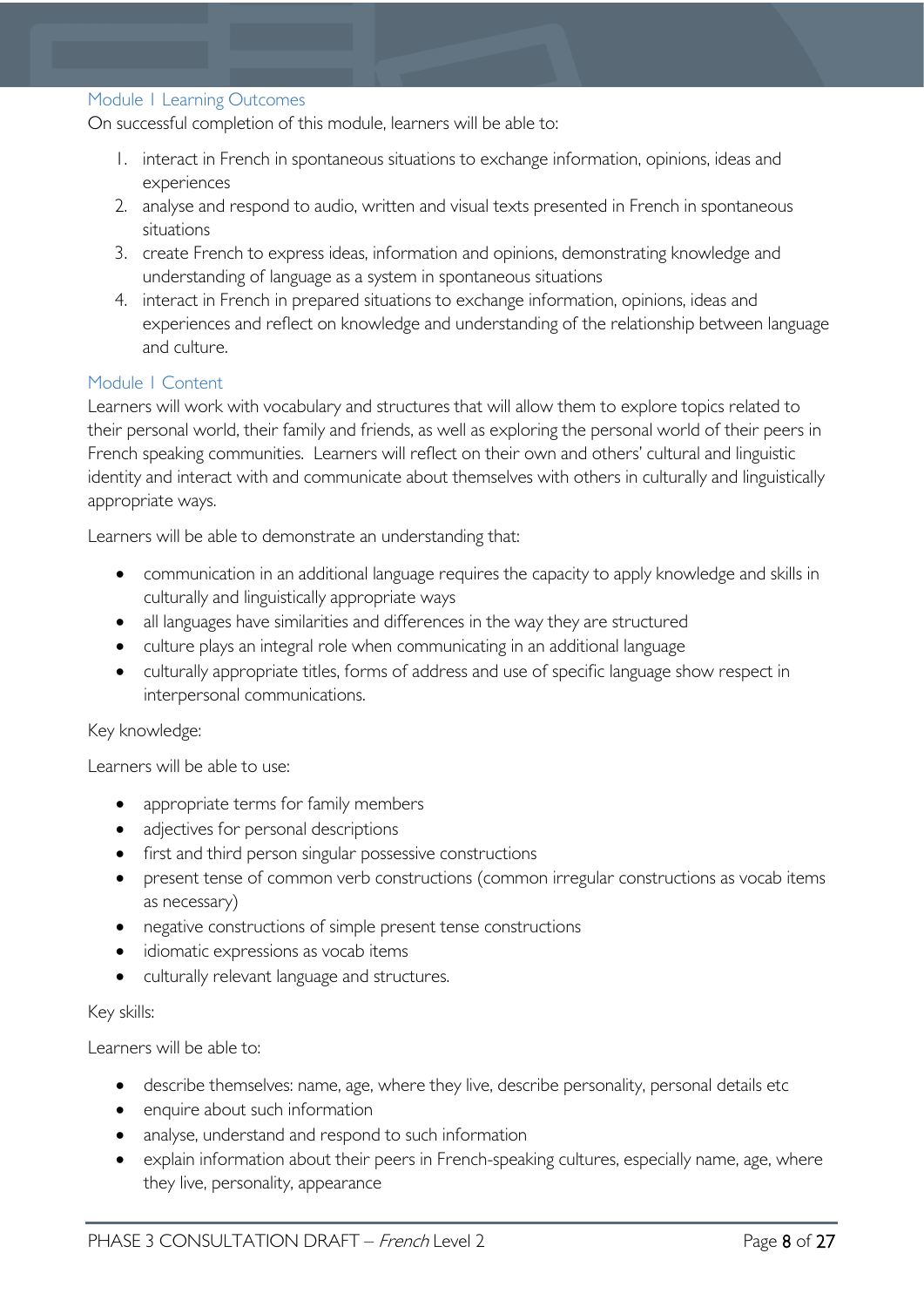- enquire about aspects of peers' personal lives, family, friends etc.
- use elements of the language to demonstrate their understanding of the role of culture in shaping French language.

Learners will develop key knowledge, skills and understandings through using audio, written and visual texts, role play and opportunities, where possible, to engage with other speakers of French in both prepared and spontaneous situations.

### <span id="page-8-0"></span>Module 1 Work Requirements

The work requirements of a course are processes, products or performances that provide a significant demonstration of achievement that is measurable against the course's standards. Work requirements need not be the sole form of assessment for a module.

This module includes one (1) set of short response(s) and two (2) extended response as work requirements.

See Appendix 3 for summary of Work Requirement specifications for this course.

### <span id="page-8-1"></span>Module 1 Assessment

This module will assess criteria 1, 2, 3, 4.

### <span id="page-8-2"></span>Module 2 - Responsibility

This Module expands on the vocabulary and structures introduced in Module 1. The vocabulary and structures studied will allow the learner to talk about their personal and social responsibilities, family commitments, obligations to education and expectations on them as they start to join the workforce in part-time and holiday jobs.

### <span id="page-8-3"></span>Module 2 Learning Outcomes

On successful completion of this module, learners will be able to:

- 1. interact in French in spontaneous situations to exchange information, opinions, ideas and experiences
- 2. analyse and respond to audio, written and visual texts presented in French in spontaneous situations
- 3. create French to express ideas, information and opinions, demonstrating knowledge and understanding of language as a system in spontaneous situations
- 5. analyse, reflect on and respond to texts presented in French, and mediate between languages and cultures in prepared situations.

### <span id="page-8-4"></span>Module 2 Content

Learners will work with vocabulary and structures to explore topics related to their roles and obligations in daily life and as members of the family unit as well as their roles and responsibilities within the wider community. This includes the learner's role at school, in community groups and in part-time employment. Learners will learn about opportunities for education and part-time employment for their peers in France and French-speaking communities, compare and contrast experiences in culturally appropriate ways and reflect on their own and others' opportunities and responsibilities.

Learners will be able to demonstrate an understanding that:

- communication in an additional language requires the capacity to apply knowledge and skills in culturally and linguistically appropriate ways
- all languages have similarities and differences in the way they are structured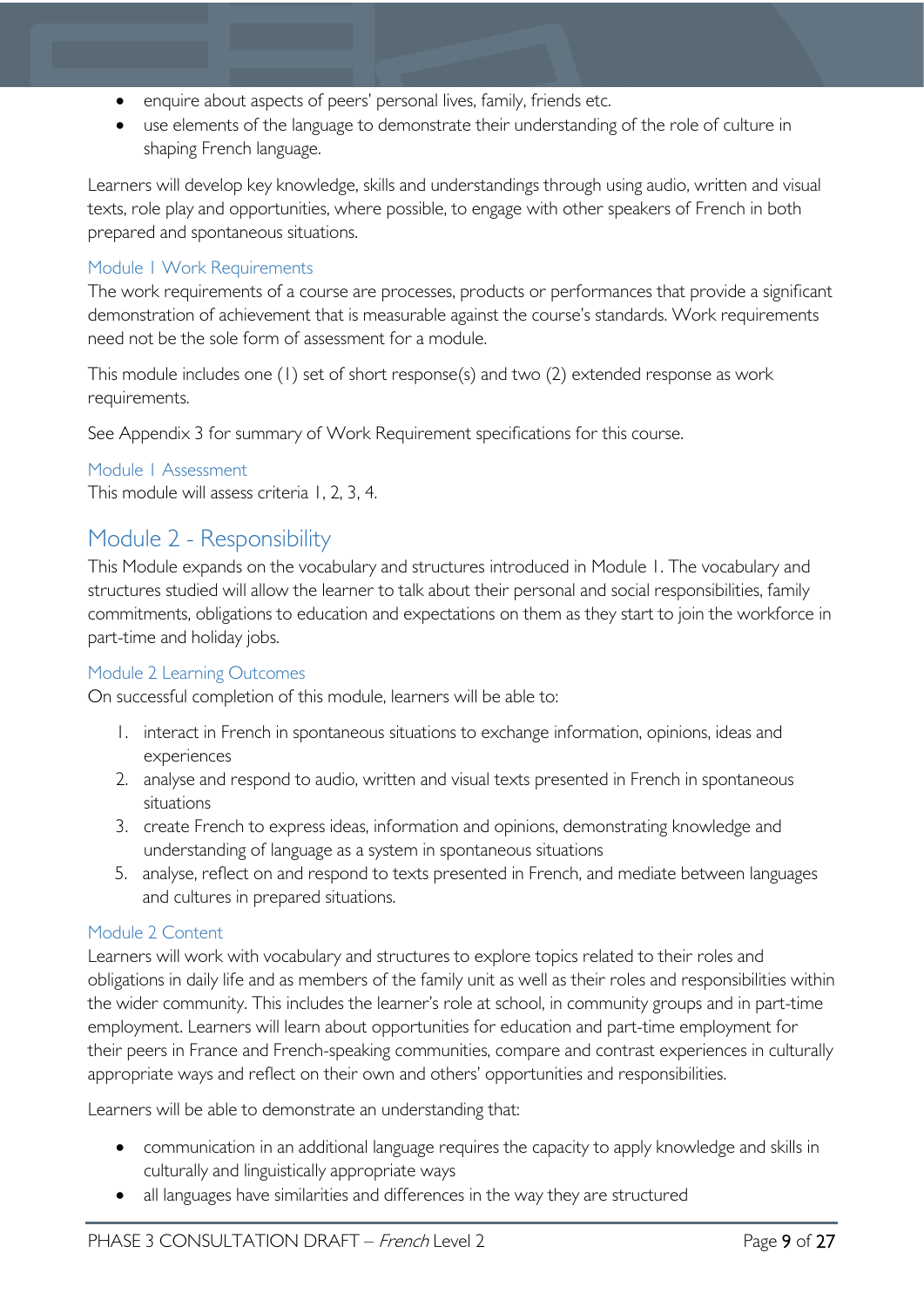- culture plays a significant role when communicating in an additional language
- family roles and expectations in our own and others' cultures may vary
- cultural influences shape the value placed on education in different communities and cultures
- the nature, expectations and obligations of part-time work for teenagers in Australia and for their peers in French-speaking countries and communities varies significantly.

### Key knowledge:

Learners will be able to use:

- vocabulary for family activities, including roles and responsibilities
- vocabulary to talk about school and learning
- vocabulary and phrases for part-time jobs
- comparative structures
- present tense of common verb constructions (common irregular constructions as vocabulary items as necessary)
- idiomatic expressions as vocabulary items

#### Key skills:

Learners will be able to:

- describe duties within the family
- describe routine considerations of daily life, including food and weather
- explain responsibilities at school, attitudes to aspects of learning etc
- describe and use language for getting a part-time job (or not)
- enquire about such information
- enquire about and share information about their peers in French-speaking communities, especially duties within the family, education, part-time jobs
- analyse, understand and respond to information about family, daily life, education and part-time jobs.

Learners will develop key knowledge, skills and understandings through using audio, written and visual texts, role play, visual, audio and written stimuli and opportunities, where possible, to engage with other speakers of French in both prepared and spontaneous situations.

### <span id="page-9-0"></span>Module 2 Work Requirements

The work requirements of a course are processes, products or performances that provide a significant demonstration of achievement that is measurable against the course's standards. Work requirements need not be the sole form of assessment for a module.

This module includes one (1) set of short response(s) and two (2) extended response(s) as work requirements.

See Appendix 3 for summary of Work Requirement specifications for this course.

### <span id="page-9-1"></span>Module 2 Assessment

This module will assess criteria 1, 2, 3, 5.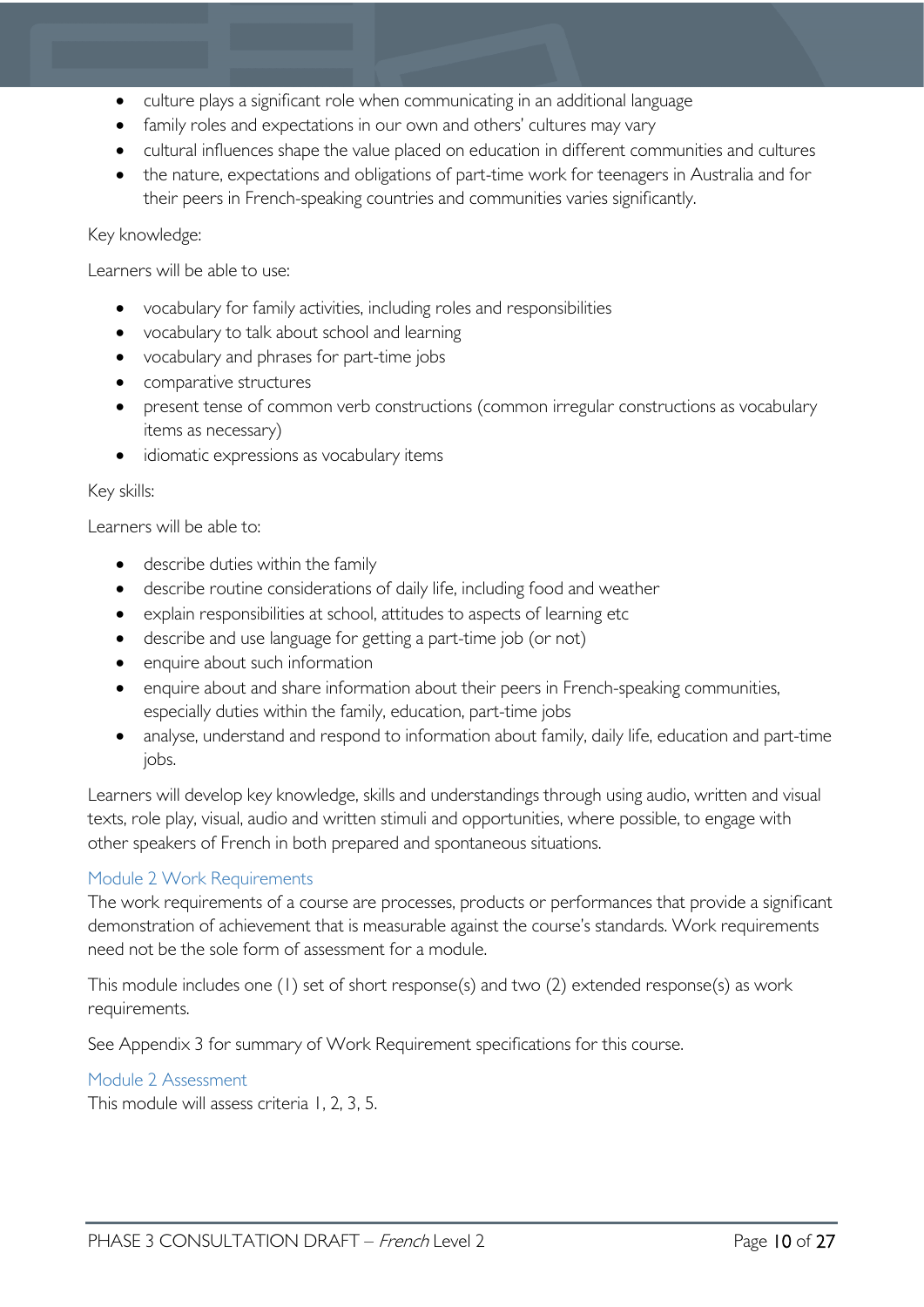# <span id="page-10-0"></span>Module 3 - Legacy

This module expands on the vocabulary and structures introduced in Modules 1and 2 to allow the learner to talk about events and experiences in the past and plans for the future, including experiences and opinions of free time, the arts, entertainment, sport and travel.

### <span id="page-10-1"></span>Module 3 Learning Outcomes

On successful completion of this module, learners will be able to:

- 1. interact in French in spontaneous situations to exchange information, opinions, ideas and experiences
- 2. analyse and respond to audio, written and visual texts presented in French in spontaneous situations
- 3. create French to express ideas, information and opinions, demonstrating knowledge and understanding of language as a system in spontaneous situations
- 6. create French to express ideas, information and opinions, demonstrating knowledge and understanding of language as a system and the relationship between language and culture in prepared situations.

### <span id="page-10-2"></span>Module 3 Content

Learners will work with vocabulary and structures that will allow them to explore topics related to past and future personal experiences and public events. Learners will also develop the knowledge and skills to explain their involvement with, and opinions of, the arts, entertainment, sport and travel and have the opportunity to reflect on the role of culture in the development and appreciation of these aspects of daily life.

Learners will be able to demonstrate an understanding that:

- communication in an additional language requires the capacity to apply knowledge and skills in culturally and linguistically appropriate ways
- languages have similarities and differences in the way they are structured
- different Languages and cultures express the notion of time and ordering of events in different ways
- languages have formal mechanisms for seeking and conveying opinions
- culture plays an integral part when communicating in an additional language
- the role and nature of free time varies in our and others' cultures
- cultural influences shape the arts and entertainment and the role that the arts and entertainment play in young people's lives
- attitudes to travel and transport and the benefits that young people may glean from travelling vary from one culture and language group to the next.

### Key knowledge:

Learners will be able to use:

- tenses / structures to talk about themselves and other people, places and events in the past.
- tenses / structures to talk about themselves and other people, places and events in the future.
- structures to enquire about and express opinions
- structures to make comparisons
- structures to facilitate the formation of complex sentences (e.g., conjunctions)
- idiomatic expressions as vocabulary items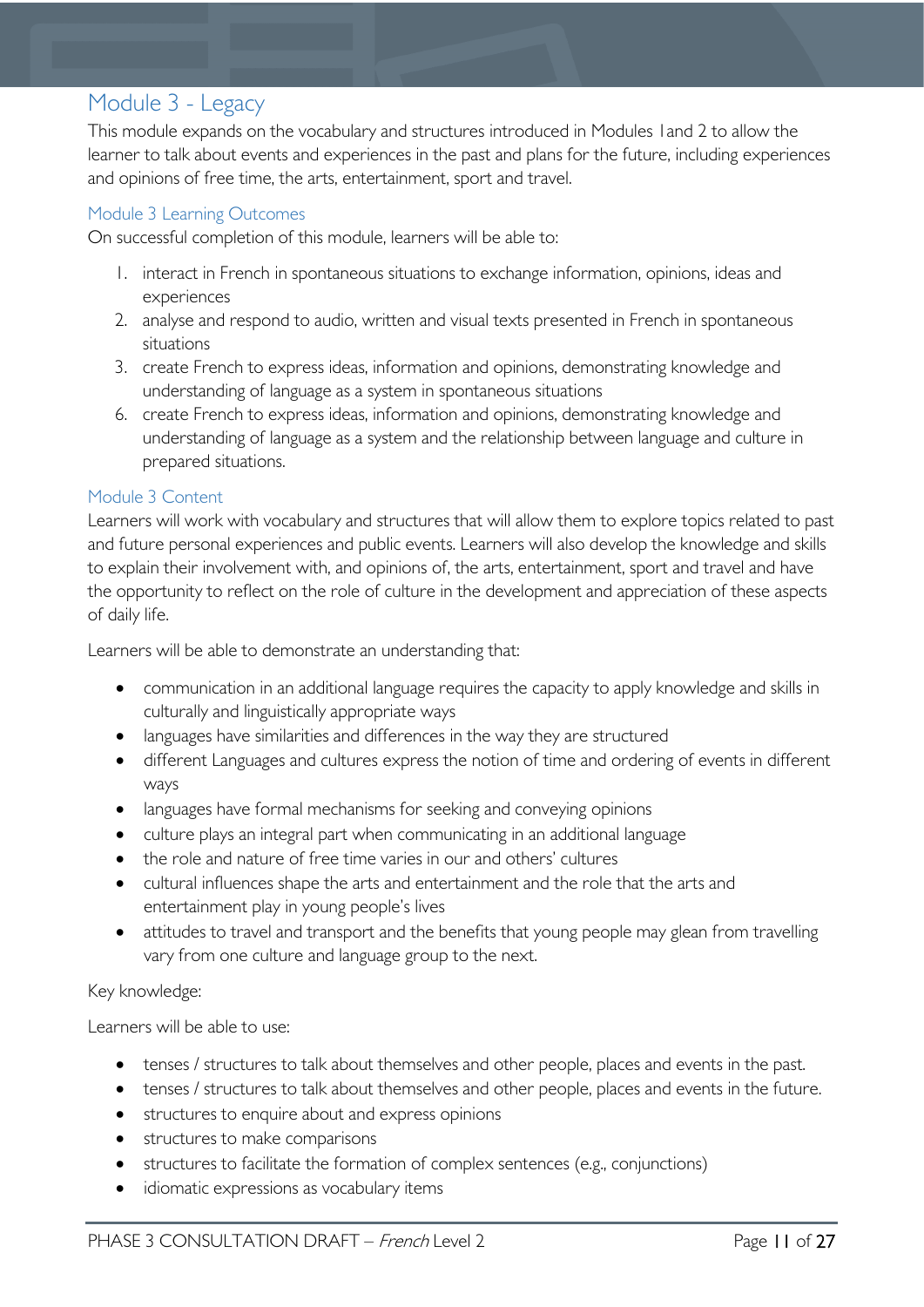#### Key skills:

Learners will be able to:

- discuss free time activities such as sports and hobbies, options, commitments, conditions, comparisons etc
- enquire about others' free time activities
- convey information about travel and transport and make plans for using transport
- discuss entertainment and the arts, expressing likes/dislikes, preferences, opinions etc
- enquire about others' views of entertainment and the arts
- enquire about and share information about their peers in French-speaking communities, especially free time, entertainment, travel and transport
- analyse, understand and respond to information about free time activities, entertainment and the Arts, sports and hobbies, travel and transport.

Learners will work with the key knowledge, skills and understandings through audio, written and visual texts, roleplay and opportunities, where possible, to engage with other speakers of French in both prepared and spontaneous situations.

### <span id="page-11-0"></span>Module 3 Work Requirements

The work requirements of a course are processes, products or performances that provide a significant demonstration of achievement that is measurable against the course's standards. Work requirements need not be the sole form of assessment for a module.

This module includes one (1) folio work requirement.

See Appendix 3 for summary of Work Requirement specifications for this course.

#### <span id="page-11-1"></span>Module 3 Assessment

This module will assess criteria 1, 2, 3, 6.

### <span id="page-11-2"></span>Assessment

Criterion-based assessment is a form of outcomes assessment that identifies the extent of learner achievement at an appropriate end-point of study. Although assessment – as part of the learning program – is continuous, much of it is formative, and is done to help learners identify what they need to do to attain the maximum benefit from their study of the course. Therefore, assessment for summative reporting to TASC will focus on what both teacher and learner understand to reflect endpoint achievement.

The standard of achievement each learner attains on each criterion is recorded as a rating 'A', 'B', or 'C', according to the outcomes specified in the standards section of the course.

A 't' notation must be used where a learner demonstrates any achievement against a criterion less than the standard specified for the 'C' rating.

A 'z' notation is to be used where a learner provides no evidence of achievement at all.

Internal assessment of all criteria will be made by the provider. Providers will report the learner's rating for each criterion to TASC.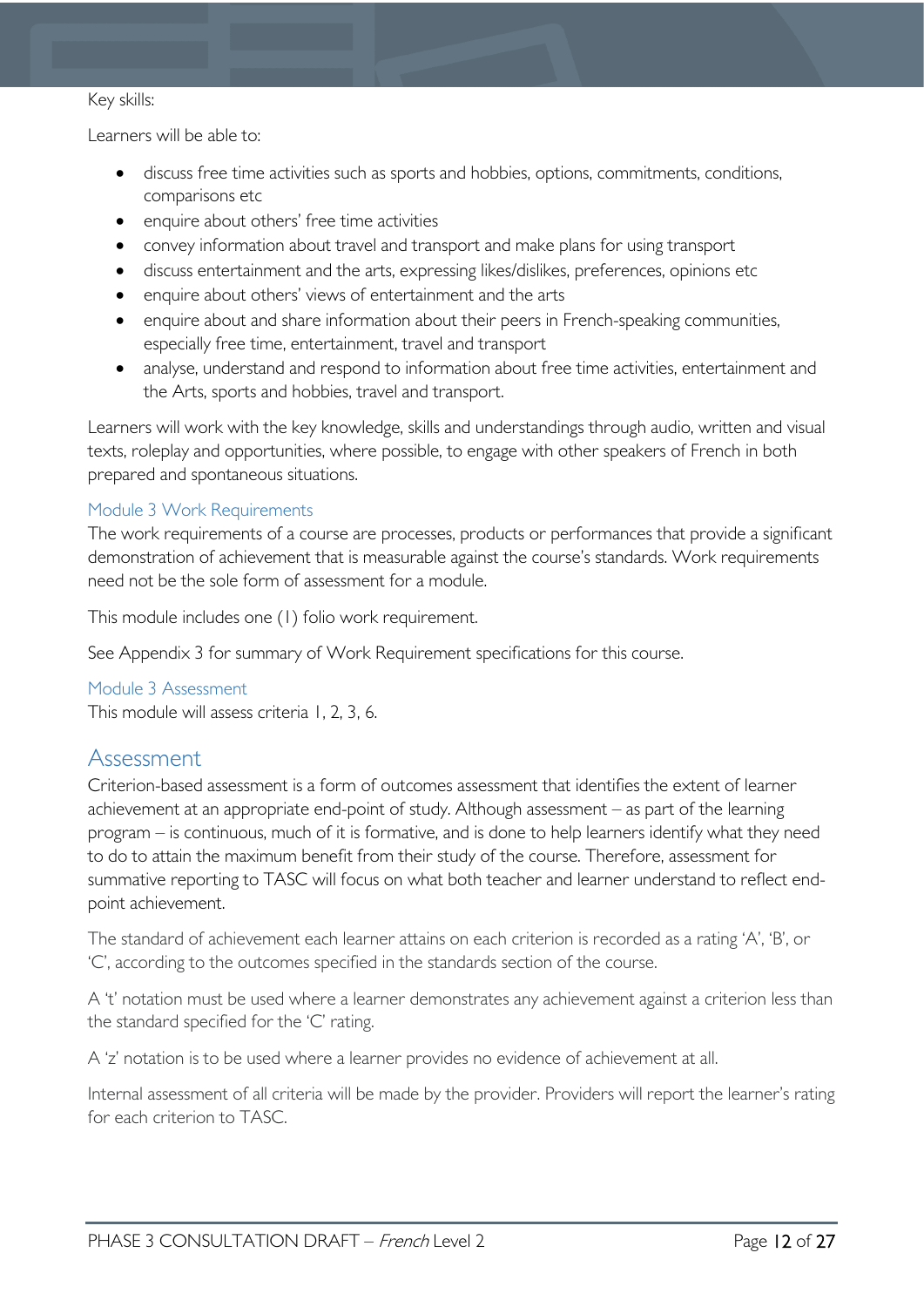#### <span id="page-12-0"></span>**Criteria**

| Module I | Module 2 | Module 3 | Notes                                                                 |
|----------|----------|----------|-----------------------------------------------------------------------|
| ,2,3,4   | ,2,3,5   | ,2,3,6   | Three common in all modules<br>and one focus criterion per<br>module. |

The assessment for French Level 2 will be based on the degree to which the learner can:

- 1. interact in spoken French in spontaneous situations
- 2. analyse and respond to texts in French in spontaneous situations
- 3. create written French in spontaneous situations
- 4. interact in and reflect on spoken French in prepared situations
- 5. analyse, reflect on and respond to texts in French in prepared situations
- 6. create and reflect on written French in prepared situations.

### <span id="page-12-1"></span>**Standards**

Criterion 1: interact in spoken French in spontaneous situations

| Rating C                                                                                                                                                                                                                                                | Rating B                                                                                                                                                                                           | Rating A                                                                                                                                                                                                                                    |
|---------------------------------------------------------------------------------------------------------------------------------------------------------------------------------------------------------------------------------------------------------|----------------------------------------------------------------------------------------------------------------------------------------------------------------------------------------------------|---------------------------------------------------------------------------------------------------------------------------------------------------------------------------------------------------------------------------------------------|
| uses a limited range of<br>vocabulary and relies on<br>simple structures to<br>communicate on familiar<br>topics. Very few complex<br>structures may be attempted                                                                                       | uses a range of vocabulary<br>and simple structures with<br>some accuracy, but complex<br>structures are less frequent<br>and may contain errors                                                   | uses a wide range of<br>vocabulary and a wide range<br>of simple and complex<br>structures with a high degree<br>of accuracy                                                                                                                |
| sometimes demonstrates<br>accurate pronunciation, stress<br>and intonation. Accuracy of<br>pronunciation may interfere<br>with meaning at times                                                                                                         | demonstrates accurate<br>pronunciation, stress and<br>intonation. Errors do not<br>significantly interfere with<br>meaning                                                                         | consistently demonstrates<br>accurate pronunciation,<br>stress, intonation                                                                                                                                                                  |
| uses language for a limited<br>range of familiar topics. The<br>learner may not always use<br>language that is completely<br>relevant to the topic.<br>Demonstrates limited<br>capacity to apply culturally<br>appropriate communication<br>strategies. | uses language for a range of<br>familiar topics.<br>Uses some details that are<br>relevant and some<br>communication strategies<br>that are culturally<br>appropriate.<br>Maintains communication. | consistently uses language<br>successfully for a wide range<br>of familiar topics. Provides<br>relevant information and<br>effectively uses culturally<br>appropriate communication<br>strategies to maintain or<br>extend the interaction. |
| May not always be able to<br>maintain communication.                                                                                                                                                                                                    |                                                                                                                                                                                                    |                                                                                                                                                                                                                                             |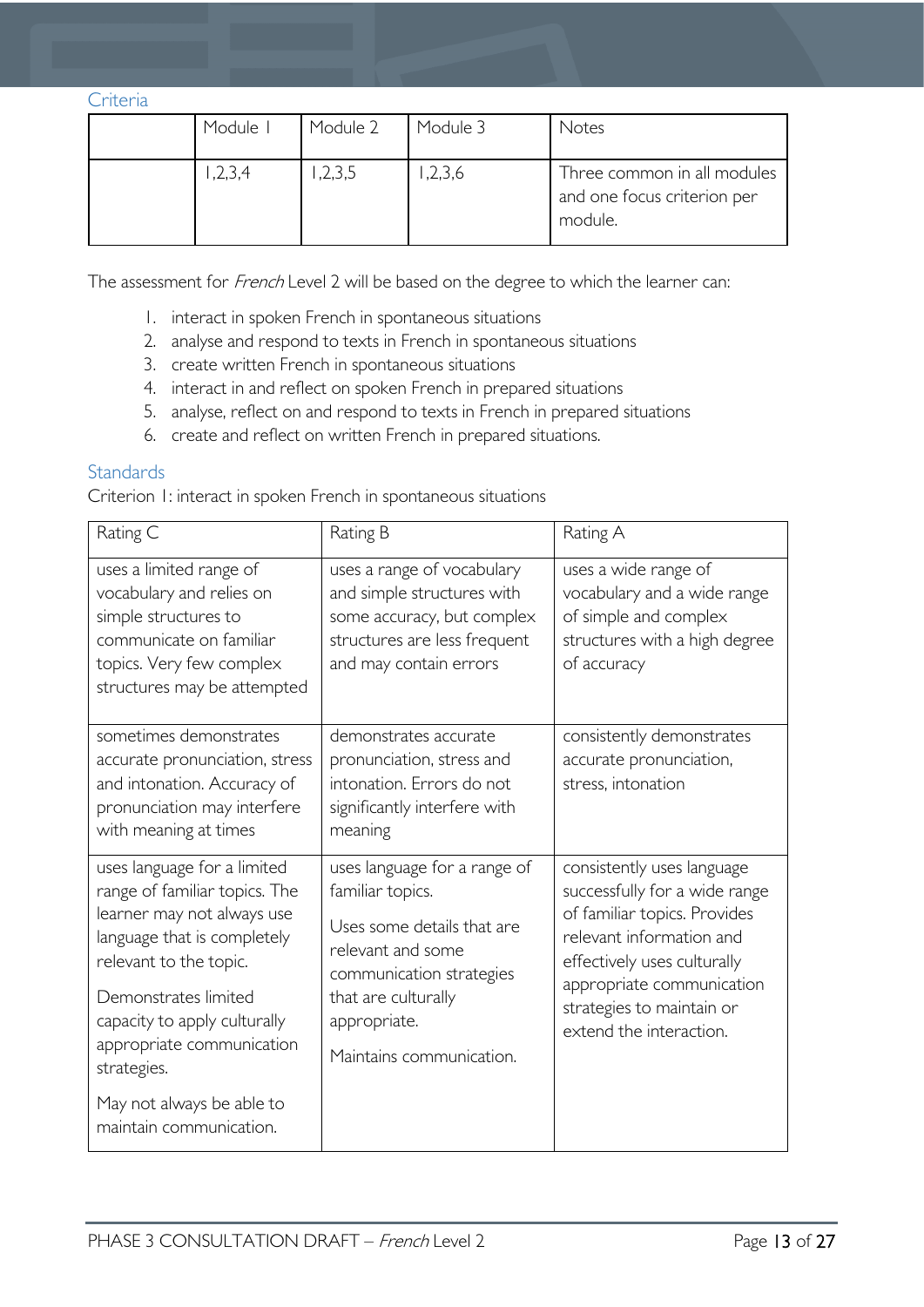Criterion 2: analyse and respond to texts in French in spontaneous situations

| Rating C                                                                                                                                                        | Rating B                                                                                                                                     | Rating A                                                                                                                                                              |
|-----------------------------------------------------------------------------------------------------------------------------------------------------------------|----------------------------------------------------------------------------------------------------------------------------------------------|-----------------------------------------------------------------------------------------------------------------------------------------------------------------------|
| identifies, analyses and<br>responds to a limited range<br>of inferred ideas on a limited<br>range of familiar topics in<br>spoken, written and visual<br>texts | identifies, analyses and<br>responds to a range of<br>inferred ideas on a range of<br>familiar topics in spoken,<br>written and visual texts | Consistently and accurately<br>identifies, analyses and<br>responds to inferred ideas on<br>a wide range of familiar<br>topics in spoken, written and<br>visual texts |
| identifies, analyses and<br>responds to some specific<br>details expressed in spoken,<br>written and visual texts.                                              | identifies, analyses and<br>responds to some specific<br>details expressed in spoken,<br>written and visual texts.                           | consistently and accurately<br>identifies, analyses and<br>responds to specific details<br>expressed in spoken, written<br>and visual texts.                          |

Criterion 3: create written French in spontaneous situations

| Rating C                                                                                                                                                                       | Rating B                                                                                                                                                                 | Rating A                                                                                                                                                                            |
|--------------------------------------------------------------------------------------------------------------------------------------------------------------------------------|--------------------------------------------------------------------------------------------------------------------------------------------------------------------------|-------------------------------------------------------------------------------------------------------------------------------------------------------------------------------------|
| uses a limited range of simple<br>vocabulary and structures for<br>a range of familiar topics.<br>Rarely attempts to use<br>complex structures                                 | uses a range of simple<br>vocabulary and structures<br>accurately and attempts<br>more complex structures<br>with some success                                           | consistently uses a wide range<br>of vocabulary and a wide<br>range of accurate simple and<br>complex structures                                                                    |
| uses simple spelling and<br>punctuation correctly but<br>often has difficulty with more<br>complex spelling                                                                    | uses most spelling and<br>punctuation correctly. Errors<br>do not detract from meaning                                                                                   | consistently demonstrates<br>accurate use of spelling and<br>punctuation                                                                                                            |
| creates a response that is<br>partially appropriate to<br>context, audience and<br>purpose and sometimes uses<br>culturally appropriate<br>strategies to communicate<br>ideas. | creates a response that is<br>mostly appropriate to<br>context, audience and<br>purpose and mostly uses<br>culturally appropriate<br>strategies to communicate<br>ideas. | creates a response that is<br>consistently appropriate to<br>context, audience and<br>purpose and effectively uses<br>culturally appropriate<br>strategies to communicate<br>ideas. |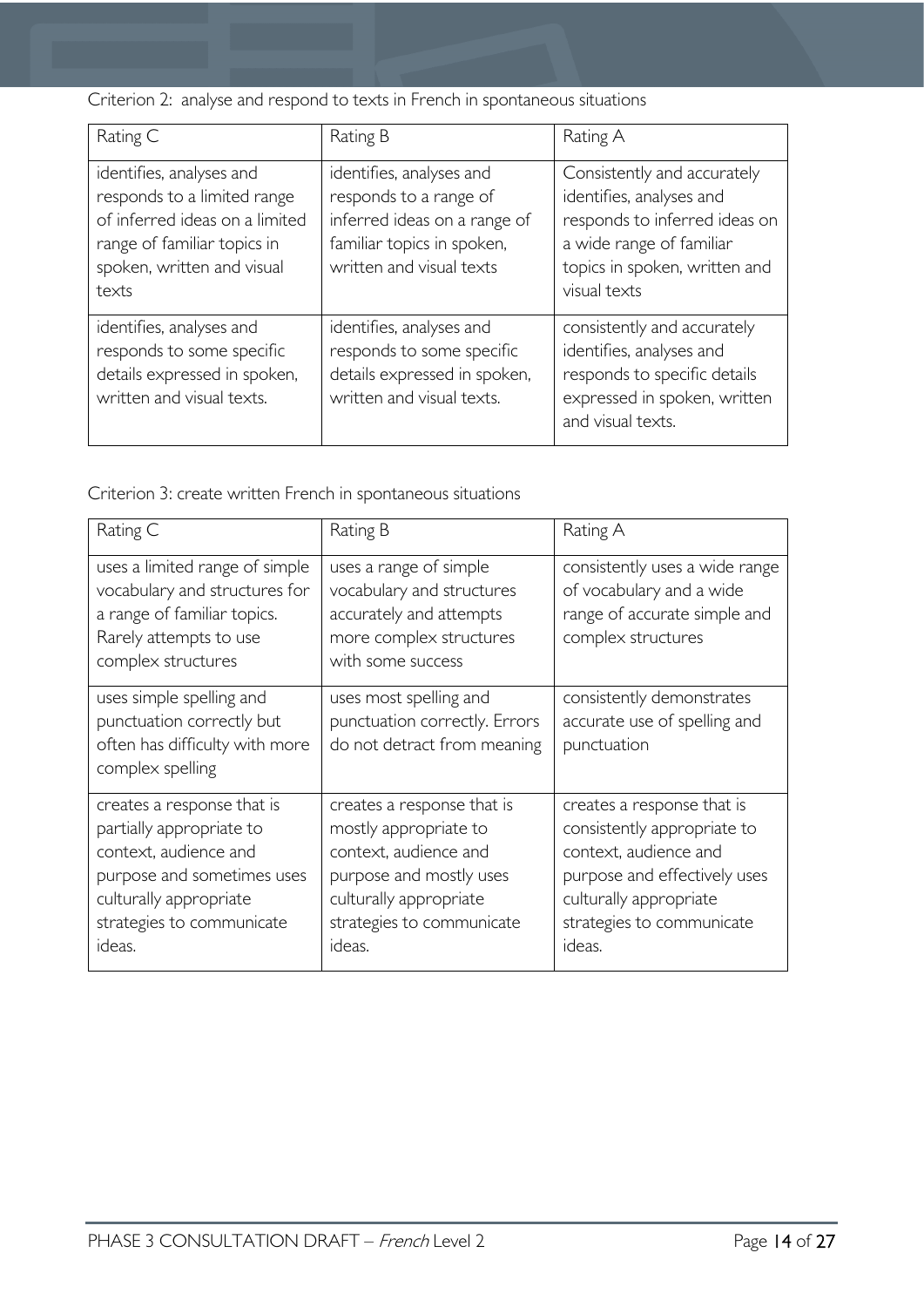Criterion 4: interact in and reflect on spoken French in prepared situations

| Rating C                                                                                                                                                                                                                                                                         | Rating B                                                                                                                                                                                                                                                                                   | Rating A                                                                                                                                                                                                                                                        |
|----------------------------------------------------------------------------------------------------------------------------------------------------------------------------------------------------------------------------------------------------------------------------------|--------------------------------------------------------------------------------------------------------------------------------------------------------------------------------------------------------------------------------------------------------------------------------------------|-----------------------------------------------------------------------------------------------------------------------------------------------------------------------------------------------------------------------------------------------------------------|
| uses a limited range of<br>vocabulary and relies on<br>simple structures to<br>communicate in familiar and<br>unfamiliar situations.<br>Complex structures are<br>seldom attempted, and<br>language used may not always<br>be culturally appropriate or<br>relevant to the topic | uses a range of vocabulary<br>and simple structures<br>accurately in familiar and<br>unfamiliar situations, but<br>complex structures may be<br>less frequent and contain<br>errors. Provides culturally<br>appropriate and relevant<br>details but they may lack<br>breadth and, or depth | uses a wide range of<br>vocabulary and a wide range<br>of accurate simple and<br>complex structures in familiar<br>and unfamiliar situations.<br>Provides effective and<br>culturally appropriate details<br>that consistently demonstrate<br>breadth and depth |
| demonstrates some accurate<br>pronunciation, stress and<br>intonation<br>Accuracy of pronunciation<br>may interfere with meaning<br>at times.                                                                                                                                    | mostly demonstrates<br>accurate pronunciation,<br>stress, intonation. Errors do<br>not interfere with the<br>learner's capacity to convey<br>meaning                                                                                                                                       | consistently demonstrates<br>accurate pronunciation, stress<br>and intonation                                                                                                                                                                                   |
| uses at least one appropriate<br>strategy to plan and self-<br>check language used but may<br>not be completely successful<br>in applying the strategy                                                                                                                           | uses a range of appropriate<br>strategies with some success<br>to plan and self-check<br>language used                                                                                                                                                                                     | consistently and successfully<br>applies a broad range of<br>appropriate strategies to plan<br>and self-check language used                                                                                                                                     |
| uses limited examples in<br>French to demonstrate some<br>awareness of similarities and<br>differences in languages and<br>cultures but may provide<br>limited depth to reflections.                                                                                             | uses a range of examples in<br>French to demonstrate an<br>awareness of and reflection<br>on a range of similarities and<br>differences in own and<br>others' languages and<br>cultures.                                                                                                   | uses a broad range of<br>examples in French to<br>provide insightful reflection<br>on a range of aspects of the<br>target language and culture in<br>relation to their own.                                                                                     |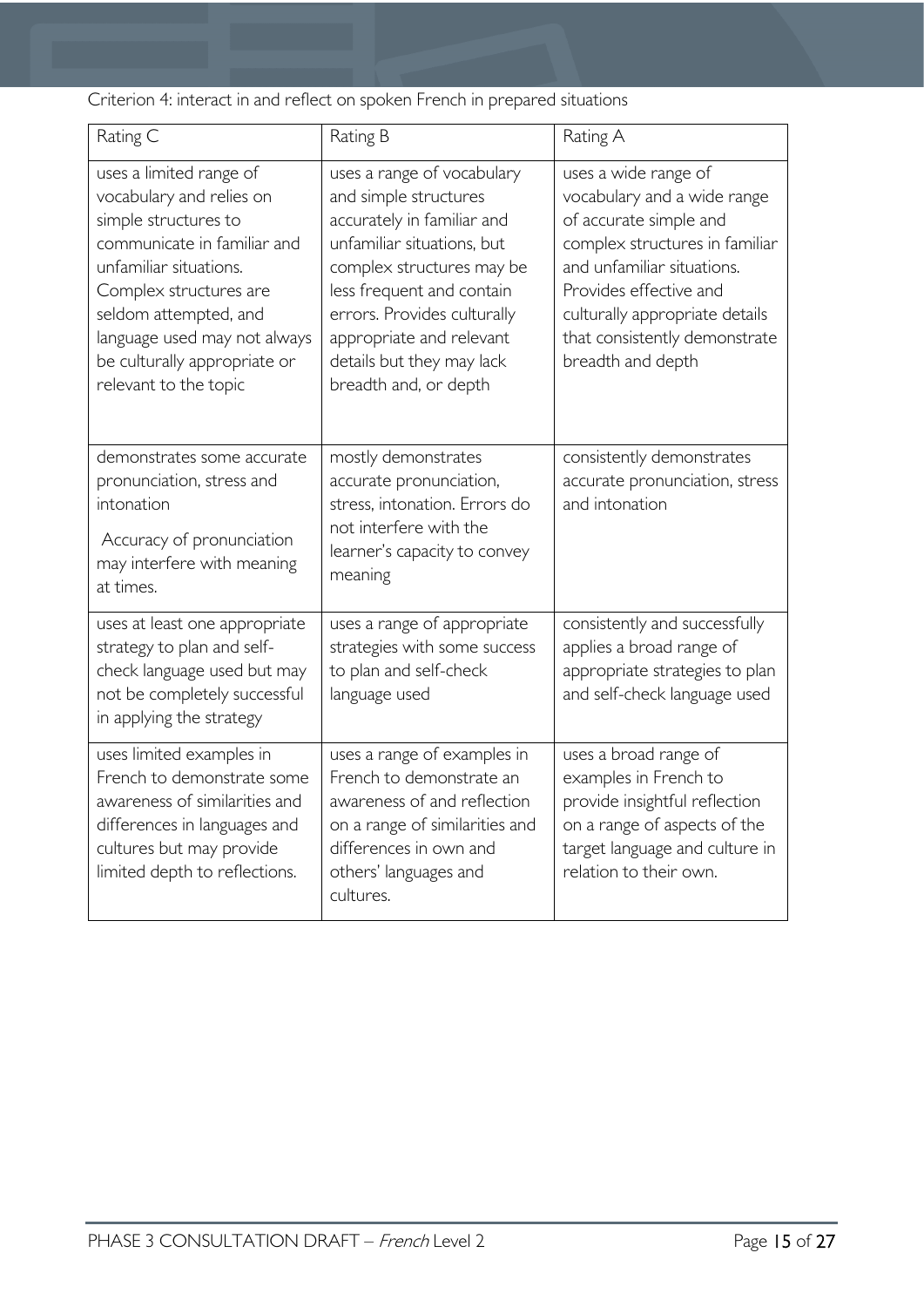Criterion 5: analyse, reflect on and respond to texts in French in prepared situations

| Rating C                                                                                                                                               | Rating B                                                                                                                                         | Rating A                                                                                                                                                             |
|--------------------------------------------------------------------------------------------------------------------------------------------------------|--------------------------------------------------------------------------------------------------------------------------------------------------|----------------------------------------------------------------------------------------------------------------------------------------------------------------------|
| identifies, analyses and<br>responds to some inferred<br>ideas on familiar and<br>unfamiliar topics in spoken,<br>written and visual texts             | identifies, analyses and<br>responds to a range of<br>inferred ideas on familiar and<br>unfamiliar topics in spoken,<br>written and visual texts | consistently and accurately<br>identifies, analyses and<br>responds to inferred ideas on<br>familiar and unfamiliar topics<br>in spoken, written and visual<br>texts |
| identifies, analyses and<br>responds to some specific<br>details expressed in spoken,<br>written and visual texts                                      | identifies, analyses and<br>responds to a range of<br>specific details expressed in<br>spoken, written and visual<br>texts                       | consistently and accurately<br>identifies, analyses and<br>responds to specific details<br>expressed in spoken, written<br>and visual texts                          |
| applies a limited range of<br>appropriate strategies to<br>analyse and understand audio,<br>written and visual language                                | applies a range of<br>appropriate strategies to<br>analyse and understand audio,<br>written and visual language                                  | consistently applies a broad<br>range of appropriate<br>strategies to analyse and<br>understand audio, written<br>and visual language                                |
| demonstrates some<br>awareness of similarities and<br>differences between the<br>target language and culture<br>and their own language and<br>culture. | provides some reflection on<br>aspects of the target language<br>and culture in relation to<br>their own.                                        | provides thorough and<br>insightful reflection on<br>aspects of the target language<br>and culture in relation to<br>their own.                                      |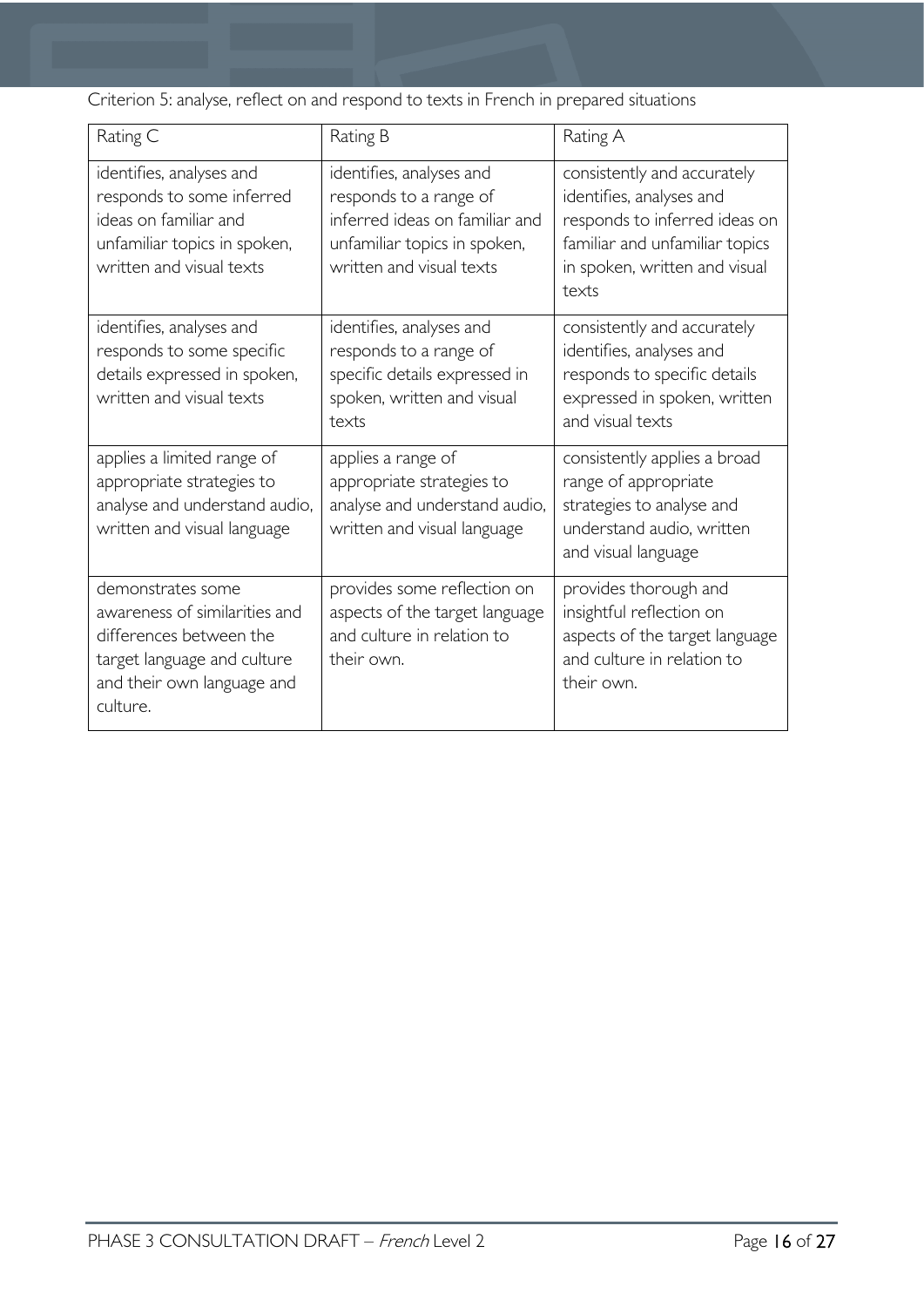Criterion 6: create and reflect on written French language in prepared situations

| Rating C                                                                                                                                                                                                                                                                                                                                             | Rating B                                                                                                                                                                                                                                                                                                                                                    | Rating A                                                                                                                                                                                                                                                                                                                                   |
|------------------------------------------------------------------------------------------------------------------------------------------------------------------------------------------------------------------------------------------------------------------------------------------------------------------------------------------------------|-------------------------------------------------------------------------------------------------------------------------------------------------------------------------------------------------------------------------------------------------------------------------------------------------------------------------------------------------------------|--------------------------------------------------------------------------------------------------------------------------------------------------------------------------------------------------------------------------------------------------------------------------------------------------------------------------------------------|
| uses simple vocabulary and<br>structures for a familiar range<br>of topics. Rarely attempts to<br>use complex structures.<br>Creates a response that is<br>partially appropriate to<br>context, audience and<br>purpose and attempts to<br>correctly use a number of<br>culturally appropriate<br>strategies to create and<br>maintain communication | uses a range of simple<br>vocabulary. Mostly uses<br>simple structures accurately<br>and attempts more complex<br>structures with some success.<br>Creates a response that is<br>mostly appropriate to<br>context, audience and<br>purpose and correctly uses a<br>range of culturally<br>appropriate strategies to<br>create and maintain<br>communication | consistently uses a wide range<br>of vocabulary and a wide<br>range of accurate simple and<br>complex structures.<br>Creates a response that is<br>consistently appropriate to<br>context, audience and<br>purpose and effectively uses<br>a wide range of culturally<br>appropriate strategies to<br>create and maintain<br>communication |
| uses simple spelling and<br>punctuation correctly but<br>often has difficulty with more<br>complex spelling                                                                                                                                                                                                                                          | uses most spelling and<br>punctuation correctly. Errors<br>do not detract from meaning                                                                                                                                                                                                                                                                      | consistently demonstrates<br>accurate use of spelling and<br>punctuation                                                                                                                                                                                                                                                                   |
| uses an appropriate strategy<br>to manage and self-check the<br>language used but may not be<br>completely successful in<br>applying the strategy or may<br>rely on guidance to apply<br>strategy                                                                                                                                                    | uses a range of appropriate<br>strategies with some success<br>to manage and self-check<br>language used                                                                                                                                                                                                                                                    | consistently and effectively<br>applies a broad range of<br>appropriate strategies to<br>manage and self-check<br>language used                                                                                                                                                                                                            |
| demonstrates some<br>awareness of similarities and<br>differences in languages and<br>cultures but may provide<br>limited depth to reflections.                                                                                                                                                                                                      | demonstrates an awareness<br>of and reflects on some<br>similarities and differences in<br>own and others' languages<br>and cultures.                                                                                                                                                                                                                       | provides insightful reflection<br>on aspects of the target<br>language and culture in<br>relation to their own.                                                                                                                                                                                                                            |

# <span id="page-16-0"></span>Quality Assurance

• This will be determined by TASC at time of accreditation.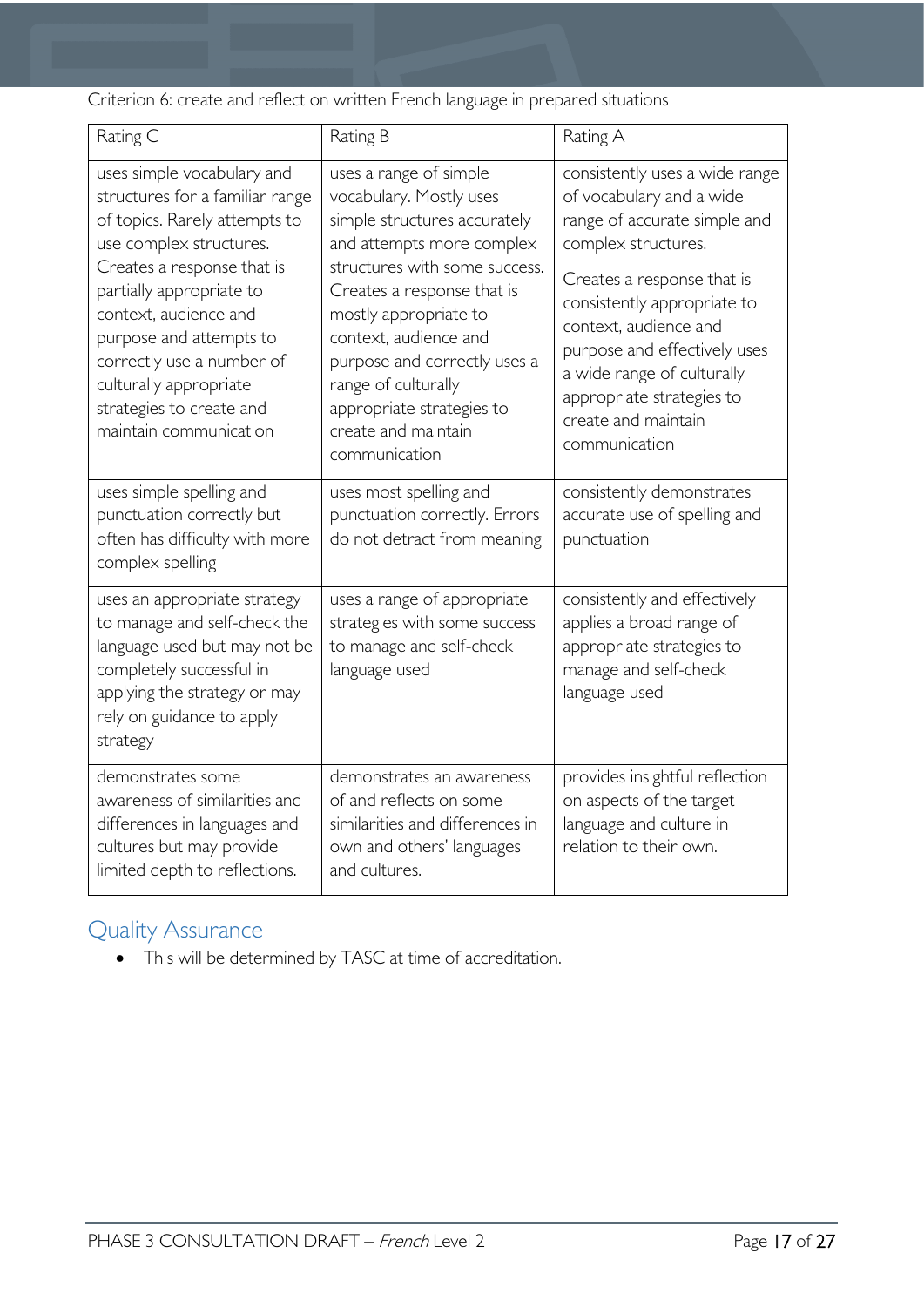### <span id="page-17-0"></span>Qualifications and Award Requirements

The final award will be determined by the Office of Tasmanian Assessment, Standards and Certification from 6 ratings.

The minimum requirements for an award in French Level 2 are as follows:

EXCEPTIONAL ACHIEVEMENT (EA) 5 'A' ratings, 1 'B' rating HIGH ACHIEVEMENT (HA) 3 'A' ratings, 2 'B' ratings, 1 'C' rating

COMMENDABLE ACHIEVEMENT (CA) 3 'B' ratings, 3 'C' ratings

SATISFACTORY ACHIEVEMENT (SA) 5 'C' ratings

PRELIMINARY ACHIEVEMENT (PA) 3 'C' ratings

A learner who otherwise achieves the ratings for an SA (Satisfactory Achievement) award but who fails to show any evidence of achievement in one or more criteria ('z' notation) will be issued with a PA (Preliminary Achievement) award.

### <span id="page-17-1"></span>Course Evaluation

• This will be confirmed by time of accreditation.

### <span id="page-17-2"></span>Course Developer

This course has been developed by the Department of Education's Years 9 to 12 Learning Unit in collaboration with Catholic Education Tasmania and Independent Schools Tasmania.

### <span id="page-17-3"></span>Accreditation and Version History

• Details to be determined by TASC at time of accreditation.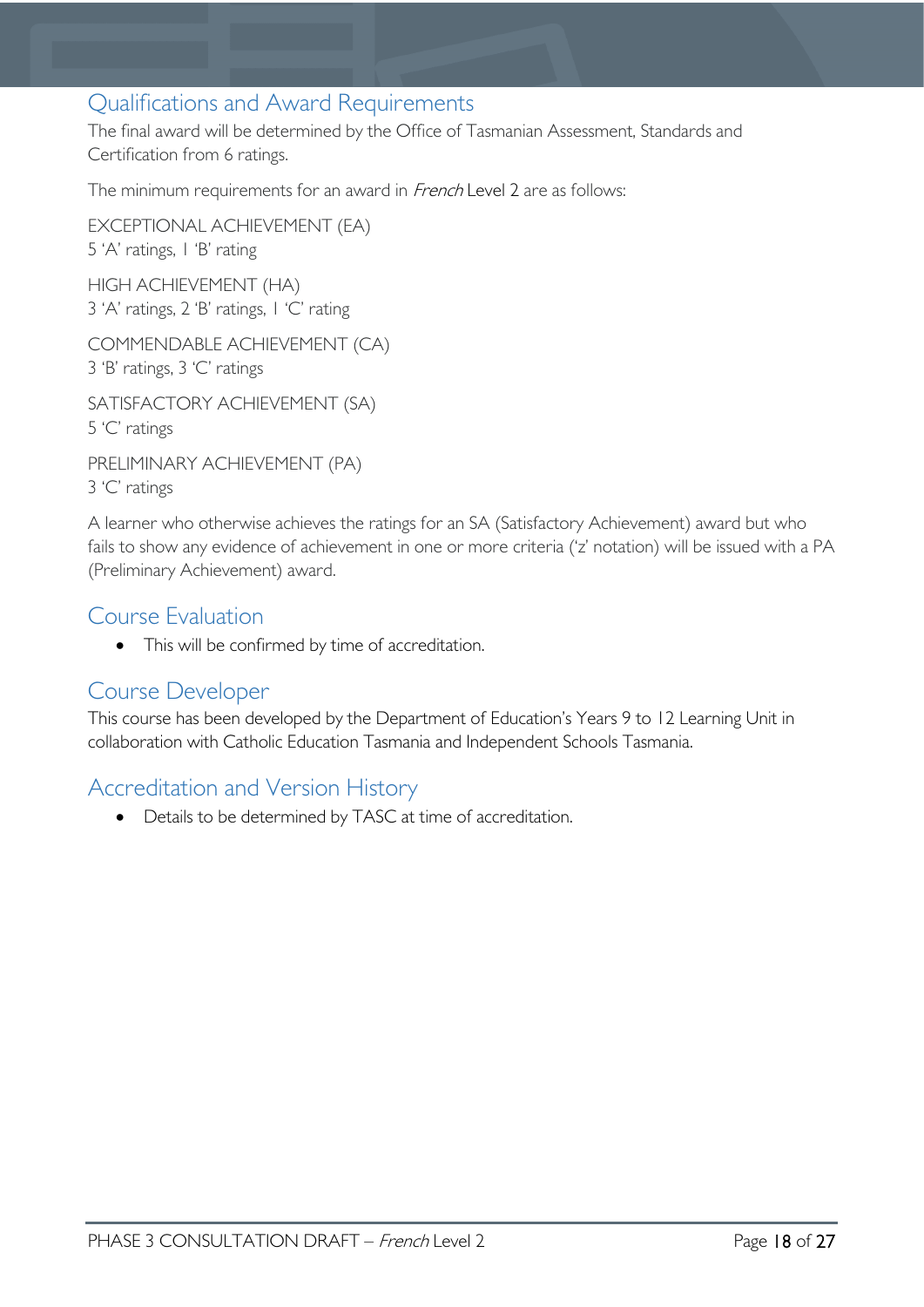# Appendix 1 - Line of Sight

| Learning Outcomes                      |                        |                             |                                            |                                                                                   |
|----------------------------------------|------------------------|-----------------------------|--------------------------------------------|-----------------------------------------------------------------------------------|
| What students are<br>expected to learn | Content                |                             |                                            |                                                                                   |
|                                        | What teachers<br>teach | <b>Work Requirements</b>    |                                            |                                                                                   |
|                                        |                        | Some of what<br>learners do | Criteria                                   |                                                                                   |
|                                        |                        |                             | Key characteristics of<br>what learners do | <b>Standards</b>                                                                  |
|                                        |                        |                             |                                            | Qualities to be<br>assessed for the key<br>characteristics of<br>what learners do |

<span id="page-18-0"></span>

| Learning Outcomes                                                                                                                                            | Course<br>Content | Work<br>Requirements | Criteria       | Standards | General<br>Capabilities<br>(GC) |
|--------------------------------------------------------------------------------------------------------------------------------------------------------------|-------------------|----------------------|----------------|-----------|---------------------------------|
| 1. Interact in French in spontaneous situations to exchange information, opinions,<br>ideas and experiences.                                                 | Module<br>1, 2, 3 | Module 1, 3          | C <sub>1</sub> | E1, 2, 3  | GC:<br><u>ල</u> ි ල             |
| Analyse and respond to audio, written and visual texts presented in French in<br>spontaneous situations.                                                     | Module<br>1, 2, 3 | Module 2, 3          | C <sub>2</sub> | E1,2      | GC:<br><u>ල</u> ි ල             |
| 3. Create French to express ideas, information and opinions, demonstrating<br>knowledge and understanding of language as a system in spontaneous situations. | Module<br>1, 2, 3 | Module 2, 3          | C <sub>3</sub> | E1, 2, 3  | GC:<br><u>ଙ୍ଗ</u> ୍ତ            |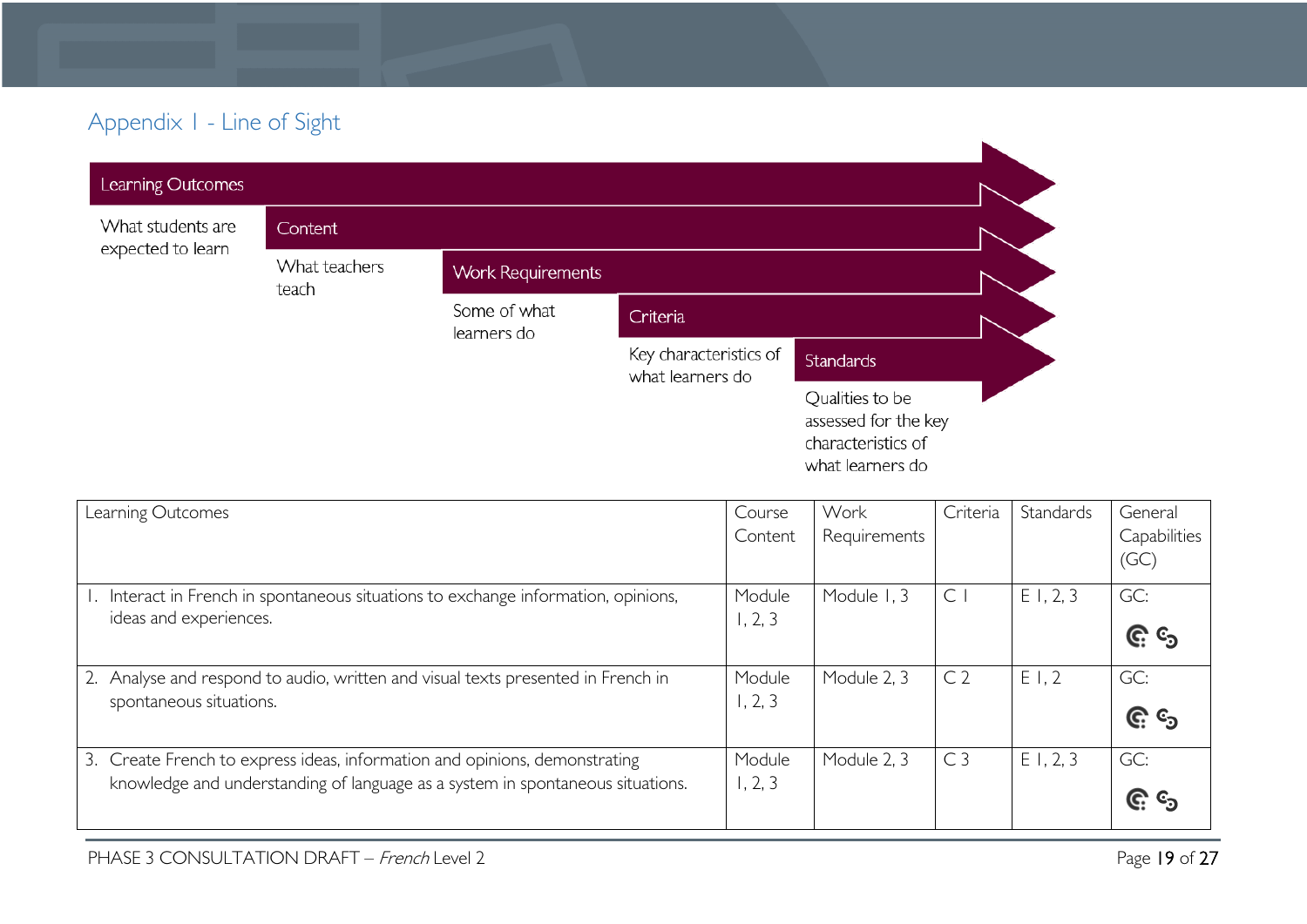| 4. | Interact in French in prepared situations to exchange information, opinions, ideas                              | Module  | Module   | C <sub>4</sub> | $E$ 1, 2, 3, 4 | GC:        |
|----|-----------------------------------------------------------------------------------------------------------------|---------|----------|----------------|----------------|------------|
|    | and experiences and reflect on knowledge and understanding of the relationship<br>between language and culture. | 1, 2, 3 |          |                |                | <u>၉</u> ေ |
|    |                                                                                                                 |         |          |                |                |            |
|    | 5. Analyse, reflect on and respond to texts presented in French, and mediate between                            | Module  | Module 2 | C <sub>5</sub> | E1, 2, 3, 4    | GC:        |
|    | languages and cultures in prepared situations.                                                                  | 1, 2, 3 |          |                |                | <u>၉</u> ေ |
|    |                                                                                                                 |         |          |                |                |            |
|    | 6. Create French to express ideas, information and opinions, demonstrating                                      | Module  | Module 3 | C <sub>6</sub> | $E$ 1, 2, 3, 4 | GC:        |
|    | knowledge and understanding of language as a system and the relationship between                                | , 2, 3  |          |                |                | <u>၉ ရ</u> |
|    | language and culture in prepared situations.                                                                    |         |          |                |                |            |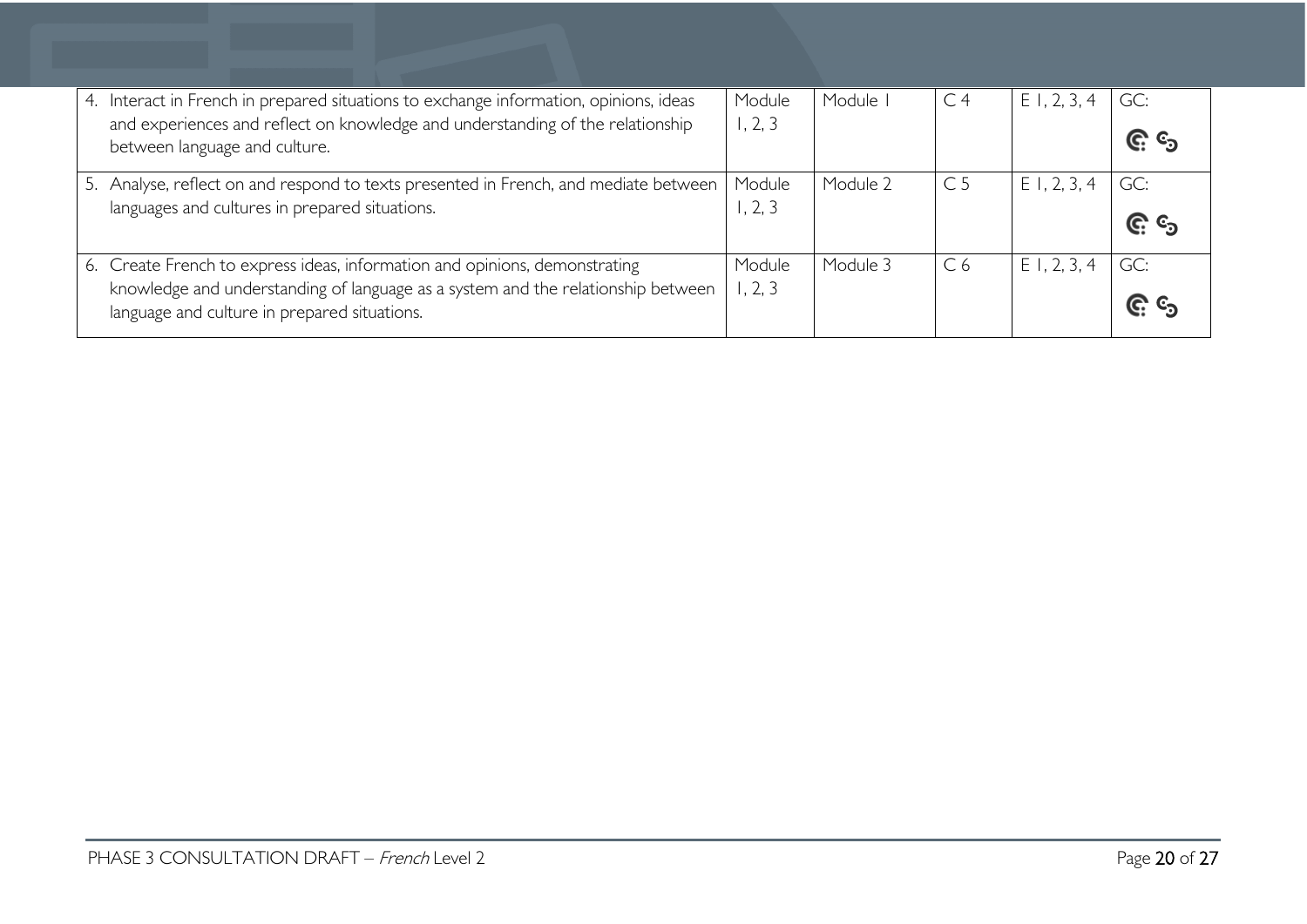# <span id="page-20-0"></span>Appendix 2 - Alignment to Curriculum Frameworks

Level 2 French draws from the following elements of the Combined Curriculum and Assessment Framework for Languages (CCAFL) Draft version released for consultation, March 2021:

- Concepts: Identity, Responsibility, Legacy (Topics developed from these concepts to meet the needs of the Tasmanian beginning language student)
- Perspectives: Personal, Community, Global
- Course objectives: Interacting in language, Analysing, language, Creating language
- Knowledge and skills to be assessed: Interacting in language, analysing language, creating language.

# <span id="page-20-1"></span>Appendix 3 - Work Requirements

### <span id="page-20-2"></span>Module 1 Work Requirements Specifications

Focus Area: Discipline-based Study Title of Work Requirement: Identity – personal and global aspects of the individual Mode /Format: Set of short responses Learning Outcomes: Learning Outcome 1 Description: The teacher leads a conversation with the learner about themselves, their family and friends. The conversation is intended as a natural interaction, with the teacher varying questions and reacting to the learner's responses. Size: Ten short responses

Timing: To be conducted in the last two weeks of the module. External agencies: N.A. Relevant Criterion: Criterion 1

Focus Area: Discipline-based Study

Title of Work Requirement: Identity – self, family and friends

Mode /Format: Extended Response

Learning Outcome: Learning Outcome 4

Description: Selection of the topic for this work requirement depends on the selection of topics for the other work requirement to ensure students do not repeat the same information. The learner chooses an aspect of the teacher-allocated topic to research and prepares a multimodal presentation to compare and contrast their own situation and that of their peers in French-speaking communities and countries. Students may work from notes to present their findings. Teachers pose follow-up questions in French and / or English as appropriate regarding their findings and reflections. Size: Extended response  $-3$ -minutes multimodal presentation plus 2-3 minutes for follow-up questions.

Timing: to be completed in last 2 weeks of the module, ensuring learners have had enough exposure to the topic chosen for the work requirement.

External agencies: N.A.

Relevant Criterion/criteria: Criterion 4

### <span id="page-20-3"></span>Module 2 Work Requirements Specifications

The three work requirements for Module 2 provide the teacher and learner with the opportunity to negotiate which topic within this concept will be the basis of each Work Requirement. Each work requirement must focus on a different topic (Family and Daily life, Education, Part-time Jobs)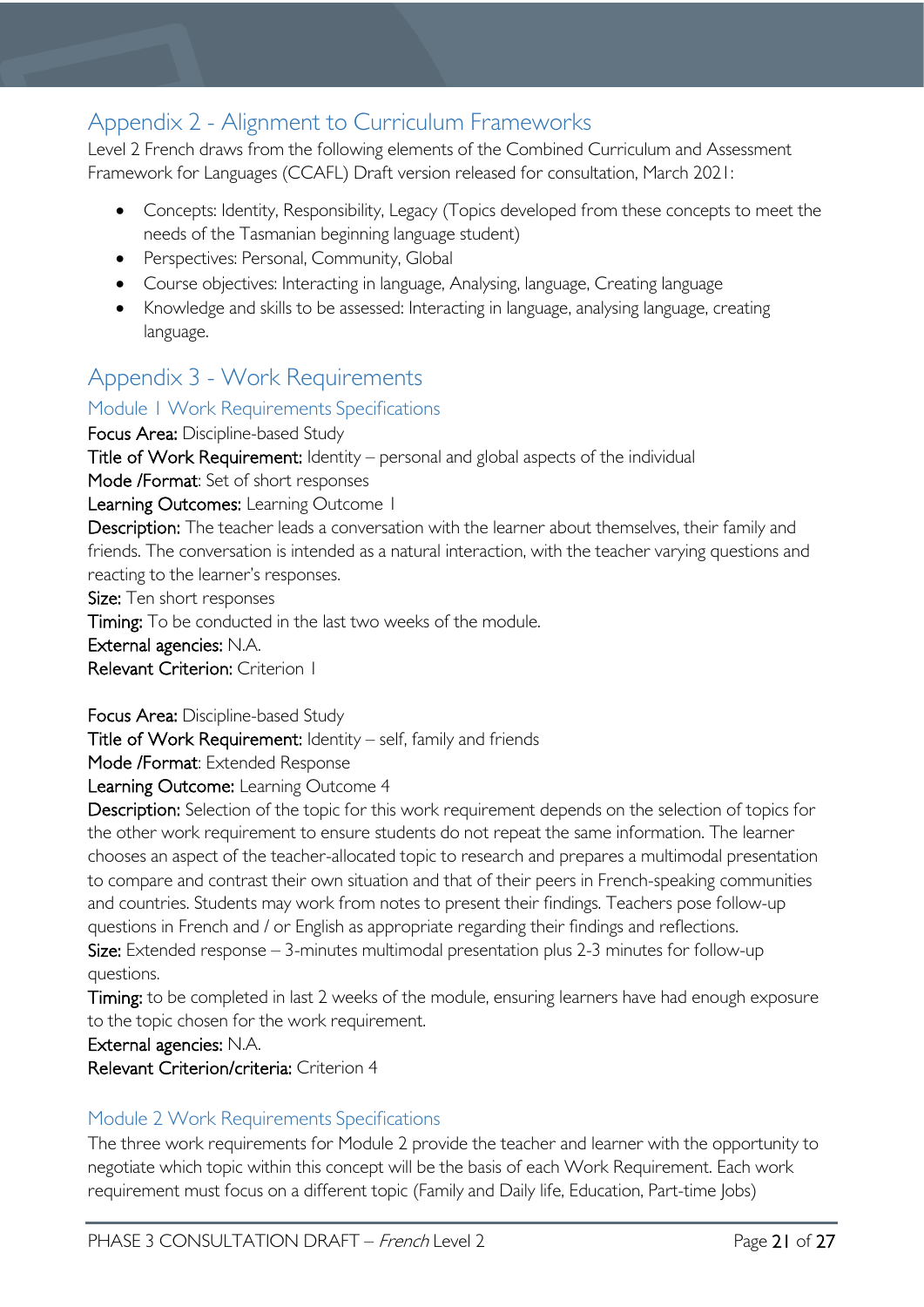Focus Area: Discipline-based Study

Title of Work Requirement: Responsibility – Daily life, Education, Part-time Jobs

Mode /Format: Set of short responses

Learning Outcome: Learning Outcome 2

Description: Under test conditions, the teacher provides a set of sources of information, consisting of at least two of visual, audio and written Language around one concept of Responsibility with a set of short response tasks to assess learners' understanding of language and culture.

Size: 10 short responses (short question, table filling, true/false/justification, gap filling, information matching etc)

Timing: Completed in the last two weeks of the module

External agencies: N.A.

Relevant Criterion: Criterion 2

Focus Area: Discipline-based Study

Title of Work Requirement: Responsibility – Daily life, Education, Part-time Jobs

Mode /Format: Extended response

Learning Outcomes: Learning Outcome 5

Description: The teacher provides a stimulus or stimuli consisting of written, spoken and/or visual elements to highlight or contrast one of the topics from the concept of Responsibility from either personal, community or global perspectives (or a combination of perspectives). Learners analyse and respond to the prepared scenario requiring extraction of fact, interpretation of cultural elements and reflection on the learner's language and target language). The task will include at least two forms of text or could be all three but they must have a shared focus. Texts will provide opportunities for students to explore cultural aspects of the material they are understanding.

Size: Stimuli: total of 300 words, 1min30 audio and, or 3 minutes multimodal sources. Student response:

- approx. 100 words total in French
- approx. 150 words in English and French,
- illustrations and diagrams as appropriate

Timing: to be conducted in the last two weeks of the module.

External agencies: N.A.

Relevant Criterion: Criterion 5

Focus Area: Discipline-based Study

Title of Work Requirement: Responsibility – Family and Daily life, Education, part-time jobs Mode /Format: Extended response

Learning Outcome: Learning Outcome 3

Description: Under test conditions, the teacher provides two stimuli outlining a task that requires the learner to create written French addressing the negotiated topic allocated to work requirement 3. The learner chooses which of the stimuli they will use to create a response in French.

Size: Stimulus approximately 50 words. Response approximately 150 words.

Timing: Last 2 weeks of the module

### External agencies: N.A.

Relevant Criterion: Criterion 3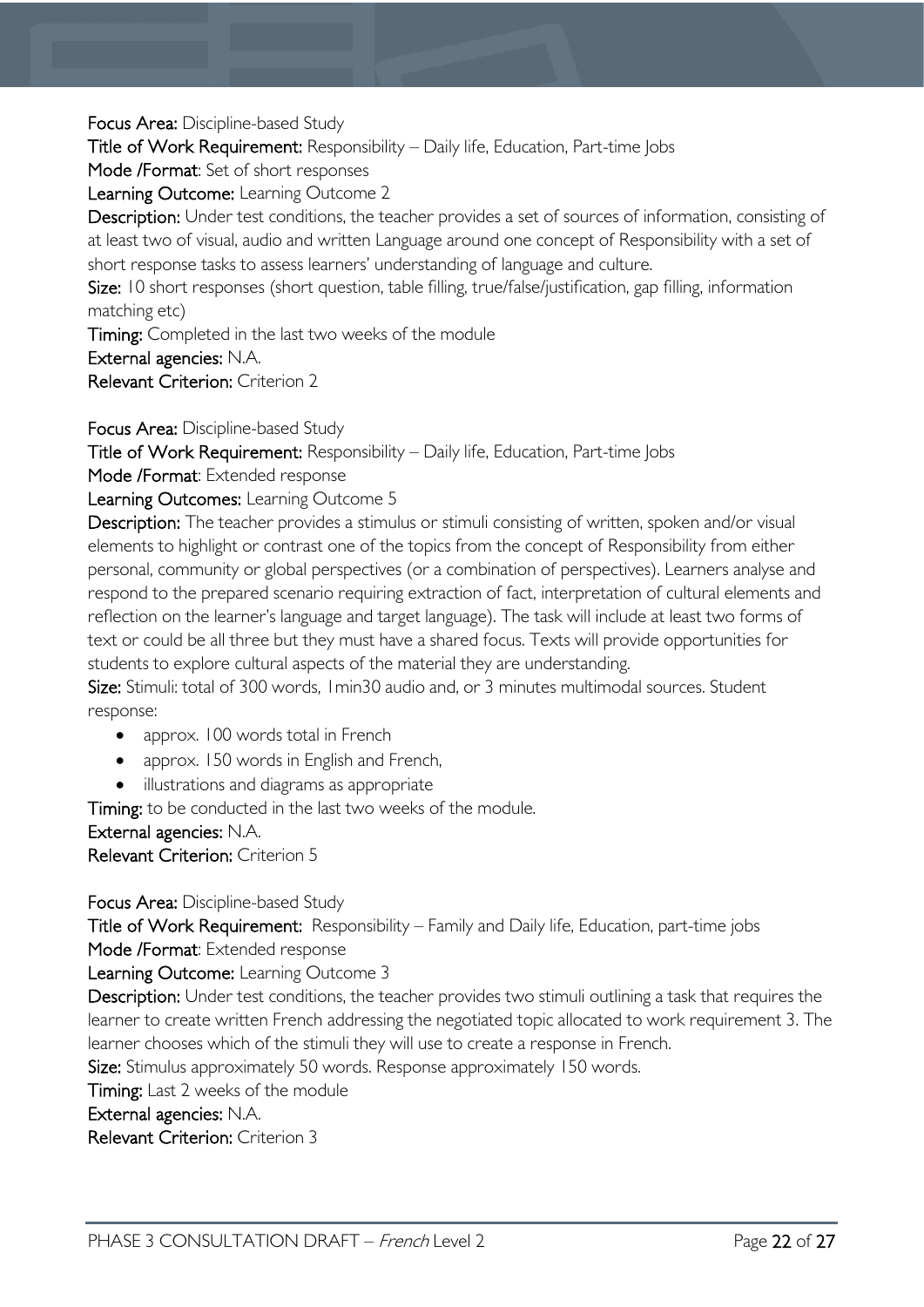### <span id="page-22-0"></span>Module 3 Work Requirements Specifications

Focus Area: Discipline-based Study

### Title of Work Requirement: Legacy

Mode /Format: Folio containing 3 elements:

- A prepared, extended response in multimodal format and including the use of French language either written or spoken, comparing at least two items / events / occurrences from the world of the arts, entertainment or sport for the target language and culture(s) and a concluding conversation with the teacher in which the learner reflects on their research. The majority of the conversation can take place in English, but discussion must include consideration of the language that the learner has engaged with during the research process.
- a set of short responses to an unseen stimulus in French in written, spoken and, or visual format. Conducted under test conditions. The stimulus may contain more than one input source (e.g., written and visual content). Teacher and learners may negotiate at the beginning of the module which remaining topic will be used for each of elements 2 and 3. (Free Time / Travel and transport).
- an extended response demonstrating learner's capacity to create French to convey information, ideas and opinions about events in the past. Teacher and learners may negotiate at the beginning of the module which remaining topic will be used for each of elements 2 and 3. (Free Time / Travel and transport).

### Learning Outcomes: Learning Outcomes 1, 2, 3 6

Description: Extended response in multimodal format: Max 5 minutes

- Short responses: Max. 10 responses (100 words)
- Extended response in French: max 150 words plus max 200 words in French and English

### Timing:

- Element I: Any appropriate time during the module, providing learners have been introduced to sufficient module content, knowledge and skills to complete the task.
- Elements 2 and 3: Last two weeks of the module.

### External agencies: N.A.

### Relevant criteria

- Criterion I
- Criterion 2
- Criterion 3
- Criterion 6

# <span id="page-22-1"></span>Appendix 4 – General Capabilities and Cross-Curriculum Priorities

Learning across the curriculum content, including the cross-curriculum priorities and general capabilities, assists students to achieve the broad learning outcomes defined in the Alice Springs (Mparntwe) Education Declaration (December 2019).

### General Capabilities:

The general capabilities play a significant role in the Australian Curriculum in equipping young Australians to live and work successfully in the twenty-first century.

In the Australian Curriculum, capability encompasses knowledge, skills, behaviours and dispositions. Students develop capability when they apply knowledge and skills confidently, effectively and appropriately in complex and changing circumstances, in their learning at school and in their lives outside school.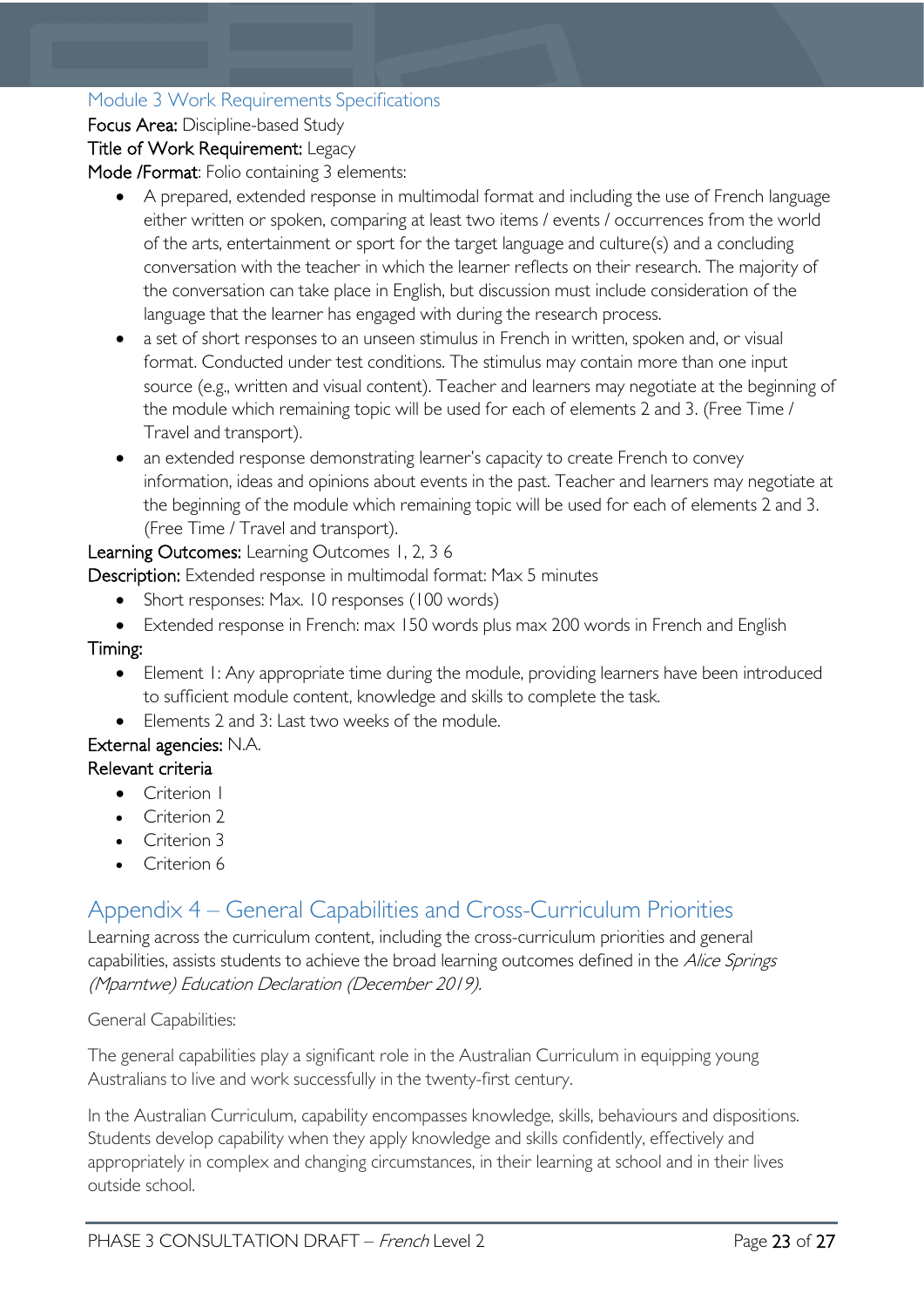The general capabilities include:

- Critical and creative thinking  $\mathbb{C}$
- Ethical understanding  $\div$
- Information and communication technology capability  $\cdot \cdot$
- Intercultural understanding  $\epsilon_3$
- Literacy  $\blacksquare$
- Numeracy
- Personal and social capability  $\ddot{\ddot{}}$

### Cross-Curriculum Priorities:

Cross-curriculum priorities enable students to develop understanding about and address the contemporary issues they face, for their own benefit and for the benefit of Australia as a whole. The priorities provide national, regional and global dimensions which will enrich the curriculum through development of considered and focused content that fits naturally within learning areas. Incorporation of the priorities will encourage conversations between students, teachers and the wider community.

The cross-curriculum priorities include:

- Aboriginal and Torres Strait Islander Histories and Cultures  $\mathcal$
- Asia and Australia's Engagement with Asia **AA**
- Sustainability  $\triangleleft$

### <span id="page-23-0"></span>Appendix 5 – Glossary

o A central glossary will be added to the final draft of the course for consultation.

### <span id="page-23-1"></span>Appendix 6 – Content Elaborations

### <span id="page-23-2"></span>Module 1

<span id="page-23-3"></span>Vocabulary:

- animals
- numbers
- colours
- body parts e.g. to describe length of hair etc...
- family
- days of the week
- date

### <span id="page-23-4"></span>Language structures:

- personal pronouns (je, tu, il, elle, on, nous, vous, ils, elles)
- Grammatical gender: masculine and feminine
- Informal and formal forms of address
- Plural forms of nouns
- Cardinal numbers 1-100
- Ordinal numbers for use with dates (e.g. le premier mai)
- Common regular verbs in -er- re and -lr- regular.
- Common verbs in -er- re and -ir with stem changes (e.g. nous mangeons)
- Common irregular verbs (avoir, être, aller, faire, venir mettre, voir, boire, dire)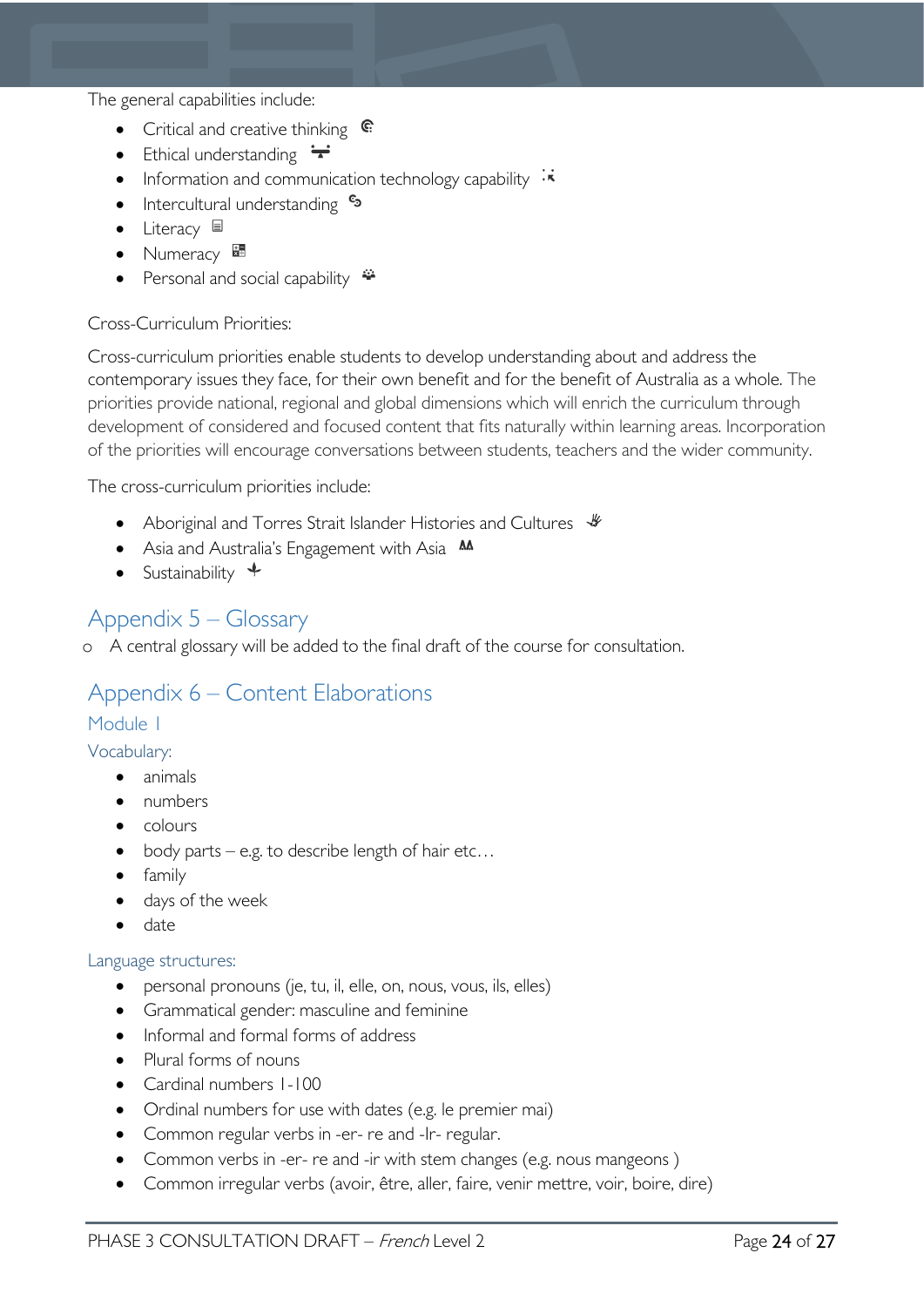- Negation with verbs (e.g. je ne fume pas)
- Definite and indefinite articles
- Partitive article (e.g. des soeurs, du sucre)
- Partitive article in negations (e.g. je n'ai pas de frères)
- interrogatives (what), (where), (what kind of), (when)
- interrogatives (How/what)
- Regular formation and position of adjectives (e.g. une voiture rouge)
- Adjectives that commonly precede nouns (including beau, vieux and nouveau)
- Adjectives agreements with nouns (e.g. une pomme verte)
- Simple prepositions (e.g. de, dans, à, avec, pour, sur, sous )
- Possessive adjectives form and uses, (e.g. mon livre, ma pomme, mon école)
- Sentence connectors: (et)

### <span id="page-24-0"></span>Module 2

### <span id="page-24-1"></span>Vocabulary:

- Time including the 24 hour clock
- school/ school subjects/school items
- daily routine
- jobs
- means of transport.
- Seasons/ weather including common weather expressions
- Food

### <span id="page-24-2"></span>Language Structures:

- Demonstrative adjectives (e.g. ce travail, cette école, cet homme, ces livres)
- Time
- like/dislike + infinitives (e.g. j'aime danser, je déteste, je préfère, je n'aime pas)
- Verbs related to transport (e.g. je prends le bus, composter un billet)
- Modal verbs (pouvoir, vouloir, devoir with infinitives e.g. je dois faire mes devoirs)
- Reflexive verbs-present tense- (e.g. je me lave, je me lave les cheveux)
- Negative constructions in present tense (e.g. ne..plus, ne..rien ,ne… jamais, ne..pas du tout)
- Adjectives in comparisons (e.g. il est plus, moins, aussi grand que sa soeur)
- Use of "on" (e.g. on va au cinema, on y va)
- Prepositions + definite article (e.g. au, à la, à l', aux)
- Savoir and connaître (e.g. je sais conduire, je connais Marie)
- Question forms (e.g. est-ce qu'il va en ville?, il va en ville? Va-t-il en ville?)

### \* Incidental, for recognition

### <span id="page-24-3"></span>Module 3

### <span id="page-24-4"></span>Vocabulary:

- names of places, countries, cities
- sports and hobbies
- fashion (clothing)
- the Arts
- places (mountain, river, sea/beach, city/house)
- **Directions**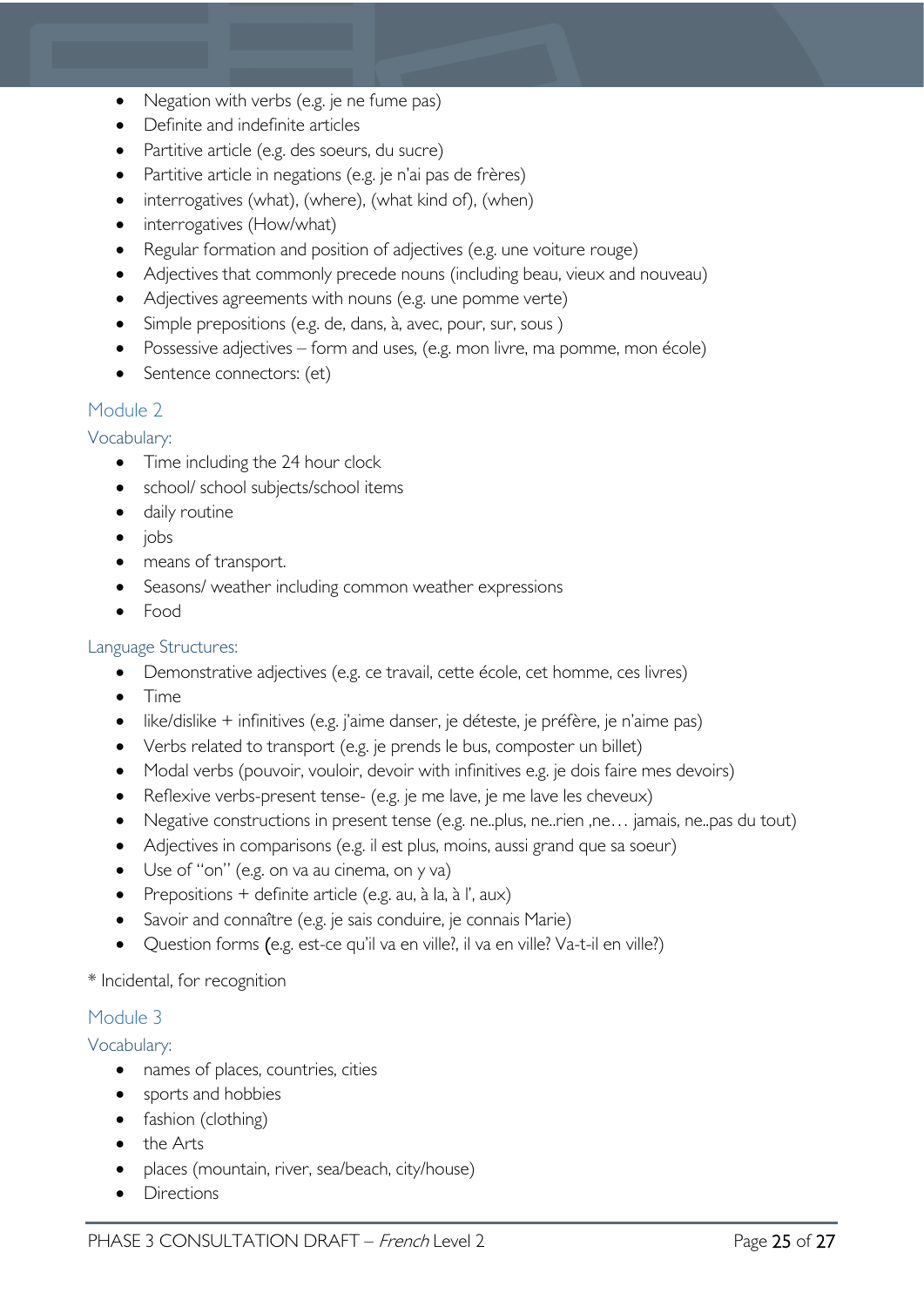- environment
- travel

### <span id="page-25-0"></span>Language structures:

- prepositions used with countries and cities (e.g. je vais à Paris en France)
- Adverbial prepositions (e.g. en face de, entre, à côté de, à droite, à gauche)
- direct object pronouns (me, te ,le l', la , nous, vous, les)
- Indirect pronouns\*
- Perfect tense with avoir and common irregular past participles
- Perfect tense with être including reflexive verbs
- Futur proche (e.g. je vais partir)
- Future tense of common and some irregular verbs (e.g. l'irai, je serai)
- Time phrases (e.g. je fais du golf depuis 5 ans, j'ai attendu pendant 3 heures, il attendra pour une heure)
- Sentence connectors: (puis, parce que)
- Relative pronoun que (e.g. le pays que je veux visiter)
- Conditionals $* -$  (only je voudrais for active use).

\* Incidental, for recognition

# <span id="page-25-1"></span>Appendix 7 – Further guidance: text types, types of writing and dictionary use

### <span id="page-25-2"></span>Text types

The following text types apply to all modules of French Level 2. Teachers will select text types for each module based on the knowledge, skills, experience and interests of learners. Learners will be expected to be able to use the text types listed below in assessment tasks.

- **Biography**
- Blog post
- Email
- Invitation
- Journal / diary entry
- Message/note
- Brochure
- Script of a speech
- Transcript of an interview
- Informal letter

### <span id="page-25-3"></span>Types of writing

Teacher-developed tasks for Criterion 3 and Criterion 6:

- Will include Purpose, Context, Process, Product and Audience
- May be personal, informative, descriptive, persuasive, reflective, imaginative, individually or a combination of these.